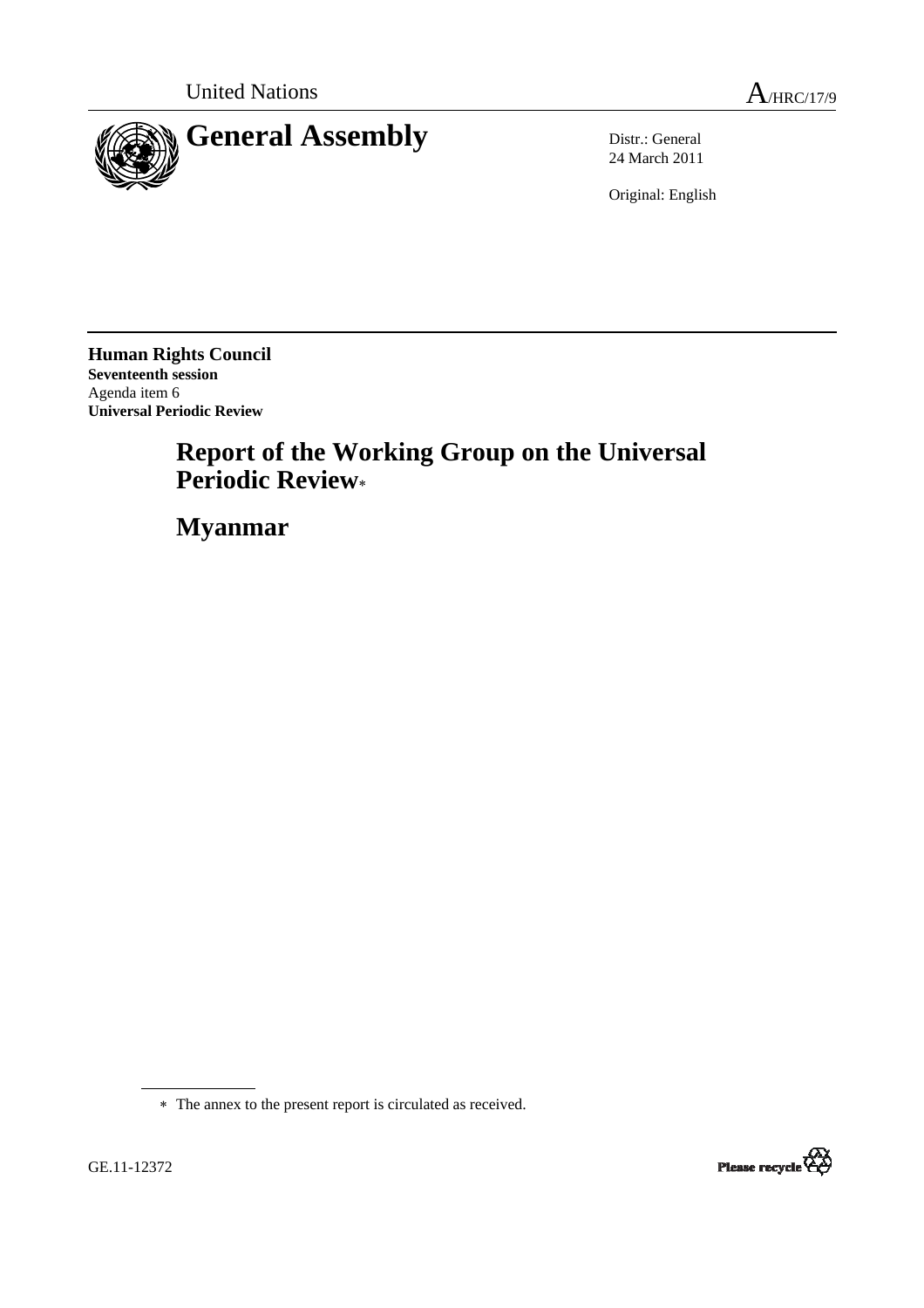## Contents

|       |    | Paragraphs | Page           |
|-------|----|------------|----------------|
|       |    | $1 - 4$    | 3              |
| T.    |    | $5 - 103$  | 3              |
|       | A. | $5 - 10$   | 3              |
|       | В. | $11 - 103$ | $\overline{4}$ |
| П.    |    | 104-108    | 13             |
| Annex |    |            |                |
|       |    |            | 26             |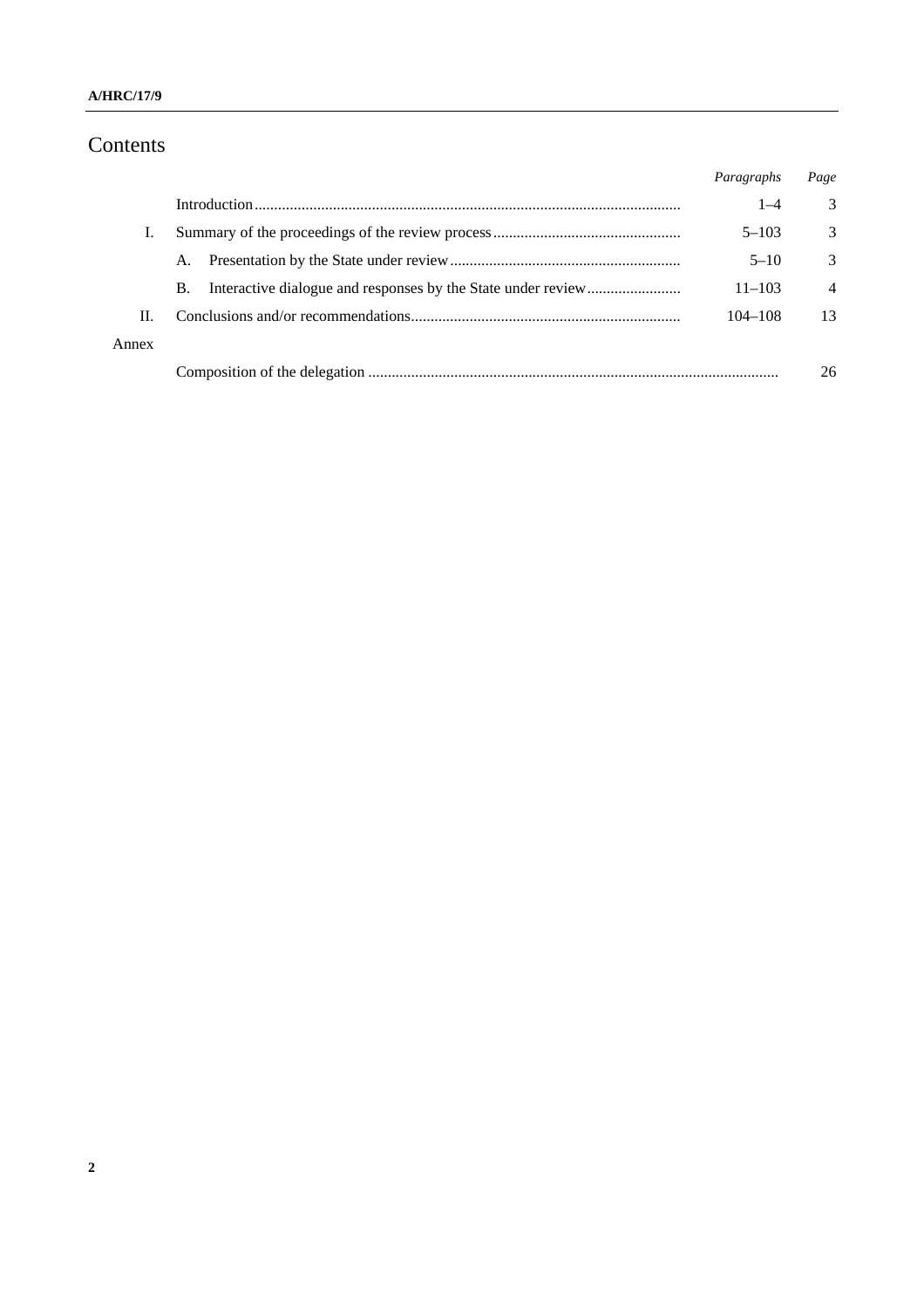## **Introduction**

1. The Working Group on the Universal Periodic Review (UPR), established in accordance with Human Rights Council resolution 5/1 of 18 June 2007, held its tenth session from 24 January to 4 February 2011. The review of Myanmar was held at the 7th meeting on 27 January 2011. The delegation of Myanmar was headed by Tun Shin, Deputy Attorney General, Office of the Attorney General. At its eleventh meeting, held on 31 January 2011, the Working Group adopted the report on Myanmar.

2. On 21 June 2010, the Human Rights Council selected the following group of rapporteurs (troika) to facilitate the review of Myanmar: the Libyan Arab Jamahiriya, the Republic of Korea and the United States of America.

3. In accordance with paragraph 15 of the annex to resolution 5/1, the following documents were issued for the review of Myanmar:

 (a) A national report submitted/written presentation made in accordance with paragraph 15 (a) (A/HRC/WG.6/10/MMR/1);

A compilation prepared by the Office of the High Commissioner for Human Rights (OHCHR) in accordance with paragraph 15 (b) (A/HRC/WG.6/10/MMR/2);

 (c) A summary prepared by OHCHR in accordance with paragraph 15 (c) (A/HRC/WG.6/10/MMR/3).

4. A list of questions prepared in advance by Belgium, Canada, the Czech Republic, Denmark, France, Germany, Ireland, Japan, Latvia, Netherlands, New Zealand, Norway, Slovenia, Sweden, Switzerland, and the United Kingdom of Great Britain and Northern Ireland was transmitted to Myanmar through the troika. These questions are available on the extranet of the UPR.

## **I. Summary of the proceedings of the review process**

#### **A. Presentation by the State under review**

5. Myanmar has little opportunity to present how it implements human rights from alpha to omega. This is the reason why Myanmar takes great interest in the UPR process. The Myanmar delegation consists of high-level members and various members who have expertise on the subject, with a blend of different races, genders, religion and positions, and comes here with pride and enthusiasm to take part in the interactive dialogue.

6. The Myanmar Constitution of 2008 is committed to the promotion and protection of human rights and the whole of Chapter VIII deals with fundamental rights and principles, equivalent to the rights given by constitutions in other countries. The legal remedies for the breach of human rights enshrined in this chapter are given through five Writs which can be found in the same Chapter.

7. Myanmar's National Report on Human Rights has been prepared in accordance with the general guidelines given for the drafting of national reports for the UPR. Before drafting the national report, a workshop was held in Myanmar, with the assistance of OHCHR. The draft report was made after discussion with the civil society groups.

8. Myanmar has now reached the final stages of its transition to democracy.

9. In implementing the Fifth Step of the Seven-Step Roadmap, the multi-party general elections were held on 7 November 2010 throughout the country in a free, fair and peaceful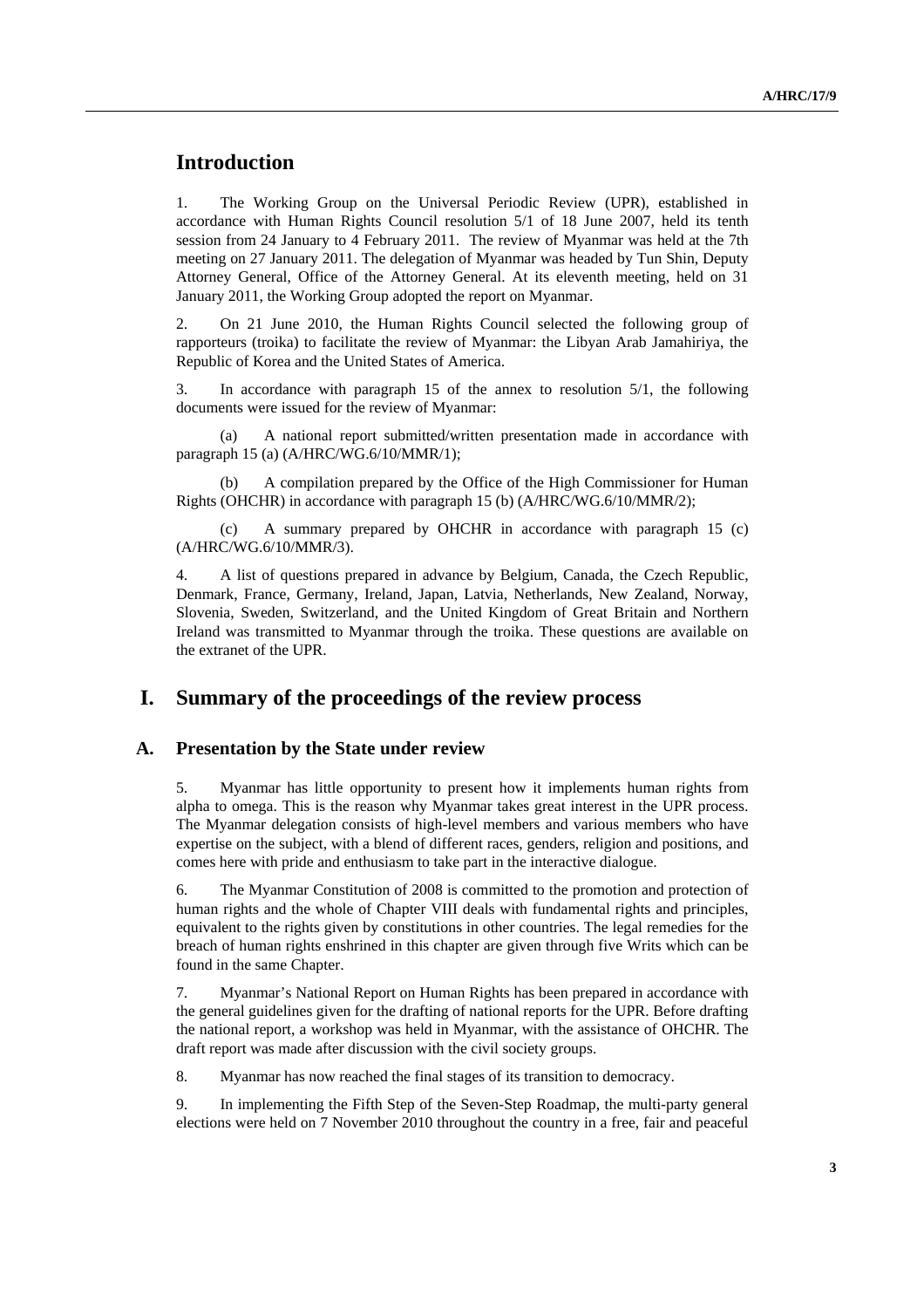manner. The Sixth Step of the Roadmap, which is to convene the Hluttaw, will be implemented on 31 January 2011. The new Government will be formed during this session of the Hluttaw.

10. The results of the elections have shown that it was free from vote-rigging and violence or any kind of intimidation. The people have exercised their democratic right to transform the country to the elected government system. On the day of the election, foreign diplomats and news agencies witnessed the casting and counting of the ballots.

#### **B. Interactive dialogue and responses by the State under review**

11. During the interactive dialogue, 57 delegations made statements. Additional statements which could not be delivered during the interactive dialogue owing to time constraints are posted on the extranet of the universal periodic review when available.<sup>1</sup> Recommendations made during the dialogue are to be found in section II of the present report.

12. The Lao People's Democratic Republic supported Myanmar's national reconciliation and peaceful settlement of its internal problems. It welcomed the Seven-Step Roadmap, the election in 2010 and the establishment of a National Human Rights Commission. It made recommendations.

13. Singapore appreciated Myanmar's commitment to collaborate with the United Nations to improve its human rights situation. It noted Myanmar's political transformation after its 2010 elections. Singapore recognized the difficulties and challenges faced by Myanmar. It made recommendations.

14. Sri Lanka commended the establishment of the Myanmar Human Rights Body and the recent elections. It welcomed the convening of Parliament and Myanmar's collaboration with the United Nations. It recognized efforts to ensure the right to health and to increase the minimum age required for recruitment. It made a recommendation.

15. Algeria noted Myanmar's measures to consolidate democracy in the framework of the Seven-Step Roadmap, the new Constitution and 2010 elections. It also noted that the international community should support Myanmar. It welcomed the establishment of the National Human Rights Commission and it asked about discrimination against the Muslim community, known as the Rohingya. It made a recommendation.

16. China valued Myanmar's cooperation with the international community, including receiving the Special Rapporteur on the situation of human rights in Myanmar, the Secretary-General's Special Adviser on Myanmar and International Labour Organization (ILO) officials. China noted Myanmar's efforts to promote national reconciliation and democracy. It stated that constructive assistance should be provided. It made a recommendation.

17. Brunei Darussalam noted Myanmar's close work with the Association of Southeast Asian Nations (ASEAN) and the ASEAN Intergovernmental Commission on Human Rights. It made a recommendation.

18. Malaysia welcomed Myanmar's democratization efforts, 2010 elections and Aung San Suu Kyi's release. It noted need for improvement in women and children's rights, personal security, education, health, justice and humanitarian assistance, particularly for

<sup>&</sup>lt;sup>1</sup> Zimbabwe, Spain, Nigeria, Bolivia, Mexico, Slovakia, Netherlands, Honduras, Libyan Arab Jamahiriya, Egypt, Australia, Chile, Latvia, Iraq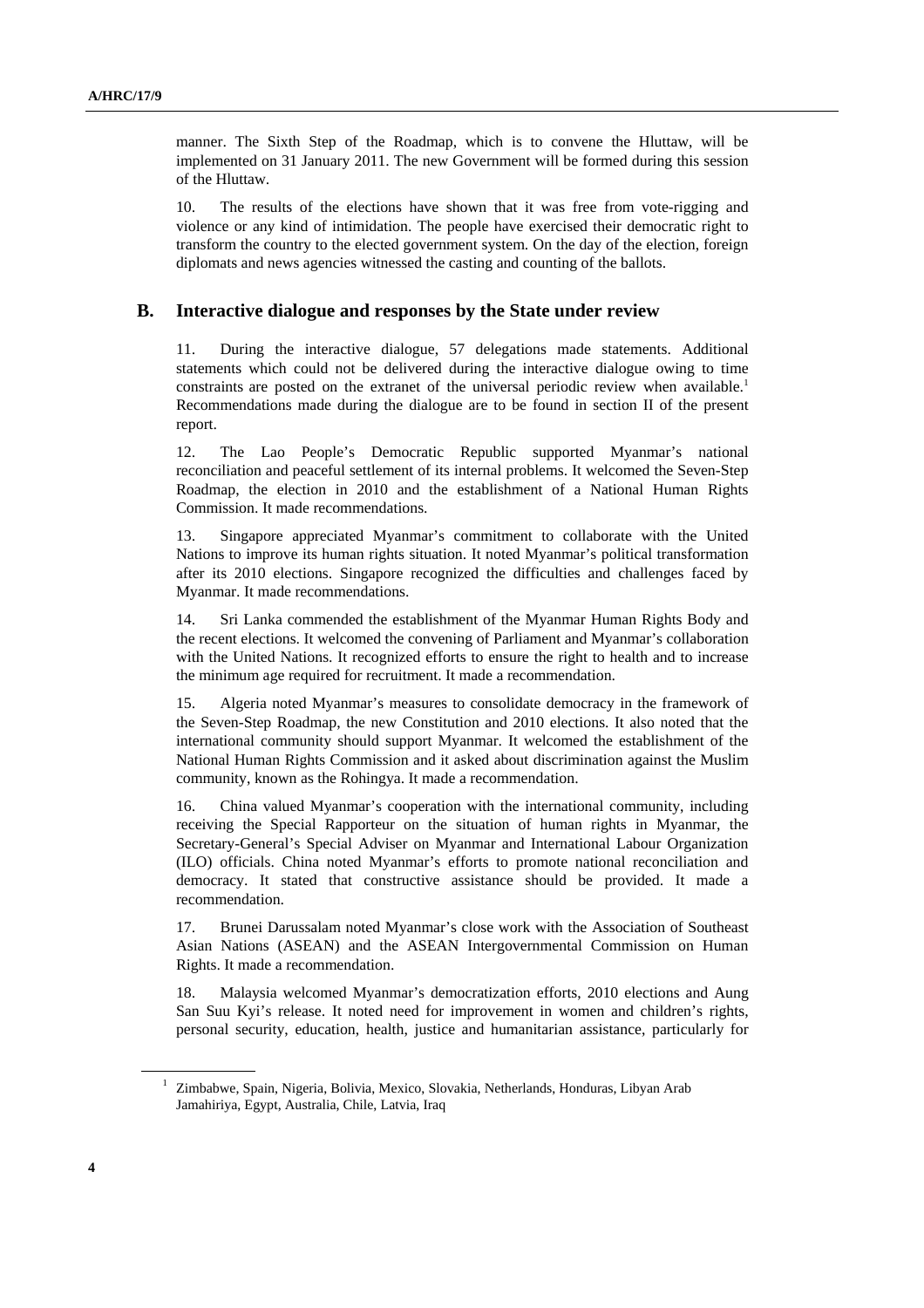indigenous and minority groups. It noted that since the mid-1990s Malaysia has received a number of persons from Northern Rakhine or Arakan States. It made recommendations.

19. Sweden was alarmed about widespread violations of human rights and humanitarian law. It expressed concern about impunity for crimes committed by the police, security forces and military. Sweden noted that there were reportedly at least 2,000 political prisoners. It made recommendations.

20. The Czech Republic expressed disappointment that the Government has not seriously engaged in tackling its human rights situation and acts contrarily to human rights standards. The Czech Republic expressed its support for a serious and in-depth debate on Mr. Quintana's recommendations, including the establishment of a Commission of Inquiry, in relevant United Nations forums. It made recommendations.

21. Japan welcomed Aung San Suu Kyi's release, but regretted that November's elections were not free. It hoped for the release of prisoners of conscience and for dialogue with the pro-democracy movement. Japan expressed concern over civil and political rights. It asked Myanmar to explain how Constitutional and Penal Code provisions relate to the United Nations concerns on arbitrary detention, torture and ill-treatment. It made recommendations.

22. The Democratic People's Republic of Korea highlighted Myanmar's efforts to ensure stability and human rights protection. It appreciated achievements in the areas of health, education and measures to further improve living conditions. It made recommendations.

23. Viet Nam noted Myanmar's achievements on protecting human rights and its cooperation with human rights mechanisms. Viet Nam welcomed the elections and the referendum on the Constitution as Myanmar progresses towards democracy, national reconciliation, reconstruction and development. It made recommendations.

24. Thailand supported Myanmar's democratization and national reconciliation processes. It welcomed the 2010 elections and Aung San Suu Kyi's release. It appreciated Myanmar's participation in the new ASEAN Intergovernmental Commission on Human Rights. It urged Myanmar to consolidate the gains achieved. It made recommendations.

25. Indonesia welcomed Myanmar's elections and Aung San Suu Kyi's release. Indonesia wished to see progress towards inclusive national reconciliation and in developing democratic institutions. It made recommendations.

26. The United Kingdom of Great Britain and Northern Ireland called for the release of 2,200 political prisoners. It expressed concern about human rights violations, including arbitrary detentions, forced displacement, child soldiers, forced labour, torture, discrimination based on ethnicity and sexual violence. It made recommendations.

27. Cambodia welcomed the elections, a step towards democracy in accordance with the Seven-Step Roadmap and the process of reconciliation. It noted Myanmar's efforts towards socio-economic development. It welcomed Myanmar's accession to the Palermo Protocol and the Joint Government of the Union of Myanmar-ILO Plan of Action for the Elimination of Forced Labour Practices in Myanmar. It made a recommendation.

28. Nepal recognized Myanmar's challenges in socio-economic development. It welcomed the release of Aung San Suu Kyi. At this time of transformation towards a democratic society, Nepal urged the international community to cooperate with Myanmar to build human rights and institutional capacity.

29. Bhutan commended Myanmar's engagement with human rights mechanisms and the international community. Bhutan asked for information about the "Health for All"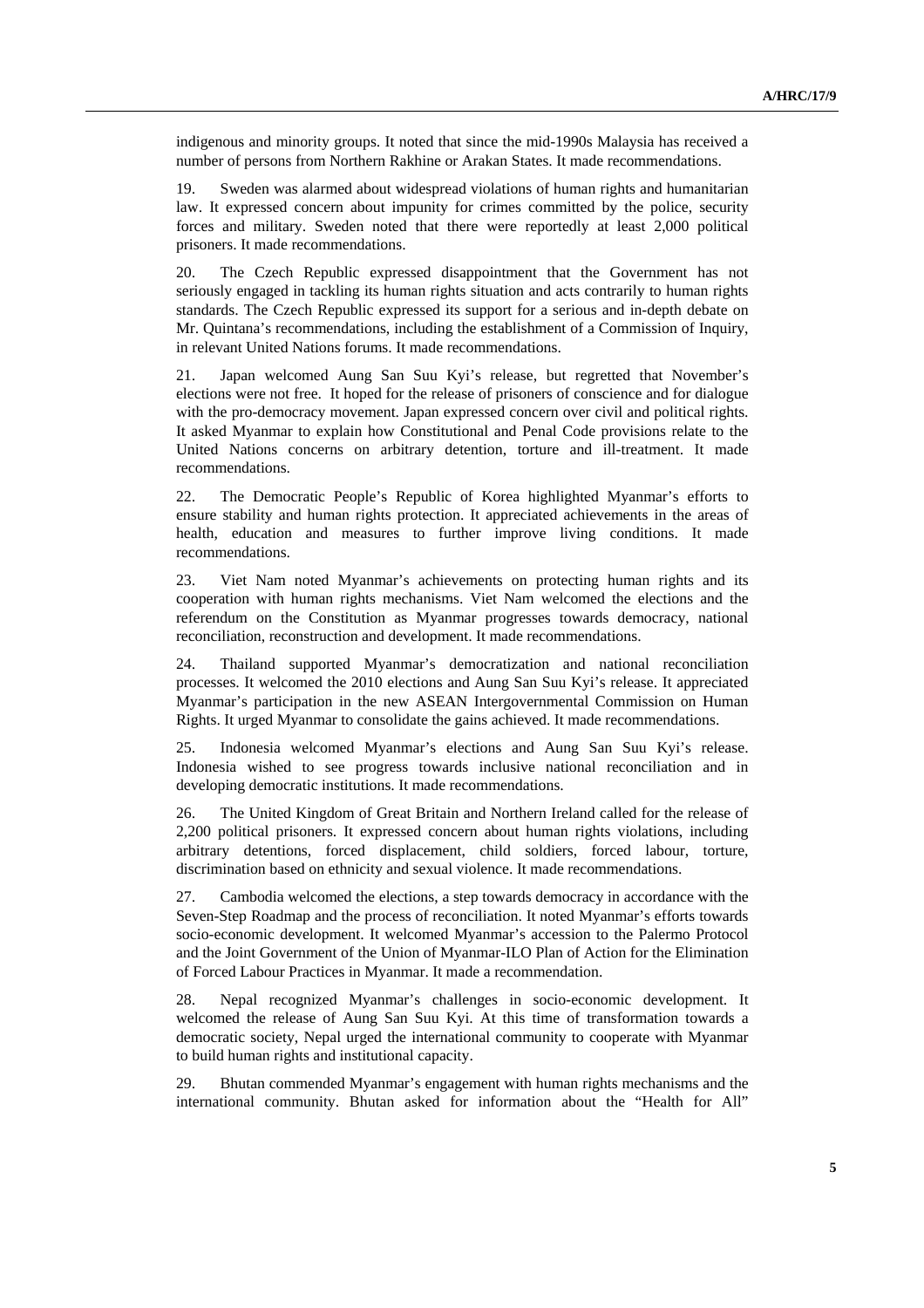programme and the "Thirty-Year Long-Term Education Development Plan". It made recommendations.

30. The Islamic Republic of Iran welcomed the Committee on the Rights of the Child and the Plan of Action to Combat Human Trafficking. Noting that Myanmar was a multiethnic and multi-religious country, facing complex challenges, it hoped the international community would lift the unilateral coercive economic sanctions causing negative consequences. It made recommendations.

31. The Philippines welcomed the Constitution, the elections and Aung San Suu Kyi's release. The Philippines welcomed the National Human Rights Commission; the measures taken to promote women's and children's rights and the efforts to improve education and health. Philippines requested the international community to support Myanmar's efforts to eradicate poverty. It made recommendations.

32. Pakistan hoped that Myanmar would continue to strengthen the democratization process. It expressed concern that the international community had not lifted sanctions against Myanmar, which affected the people, and should consider doing so. Pakistan was concerned that some minority groups were discriminated against on the basis of religion and race. It made recommendations.

33. Hungary expressed concern over impunity and called for investigations into human rights violations, including enforced disappearances, arbitrary detention, political imprisonment, sexual violence, torture and ill-treatment and bringing perpetrators to justice. It welcomed efforts for child protection. It was concerned over child recruitment and discrimination against women. It welcomed Aung San Suu Kyi's release. It made recommendations.

34. Canada expressed concern about the human rights situation and requested answers to its advance questions, especially on the legislation planned by the new Parliament to address human rights gaps and the lack of participation in international human rights instruments. It made recommendations.

35. Slovenia welcomed the interdisciplinary National Committee on the Rights of the Child and the National Committee for Women's Affairs and encouraged Myanmar to provide them with sufficient resources. It expressed concern over freedom of expression, religion, assembly and association. Slovenia inquired about access to safe drinking water. It made recommendations.

36. The Bolivarian Republic of Venezuela noted Myanmar's implementation of the Seven-Step Roadmap to achieve democratization. It highlighted the Constitution's approval with a 92 per cent majority. It noted that the international community's support would be essential to national unity and that the unilateral sanctions imposed on Myanmar had not created the expected results. It made a recommendation.

37. Brazil noted the elections and the fact that Myanmar was considering signing several human rights instruments. Brazil was concerned about allegations of sexual violence involving members of the armed forces. Brazil hoped that Myanmar would protect fundamental freedoms, engage in a national reconciliation process and release prisoners of conscience. It made recommendations.

38. The Russian Federation noted Myanmar's intention to continue the dialogue with the international community on human rights. It observed the formation of a new political system model and Myanmar's democratization process. It acknowledged the challenges Myanmar faced as a least developed country. It made a recommendation.

39. India noted Myanmar's efforts towards the political reform process, national unity and reconciliation. It welcomed the new Constitution, the elections and Aung San Suu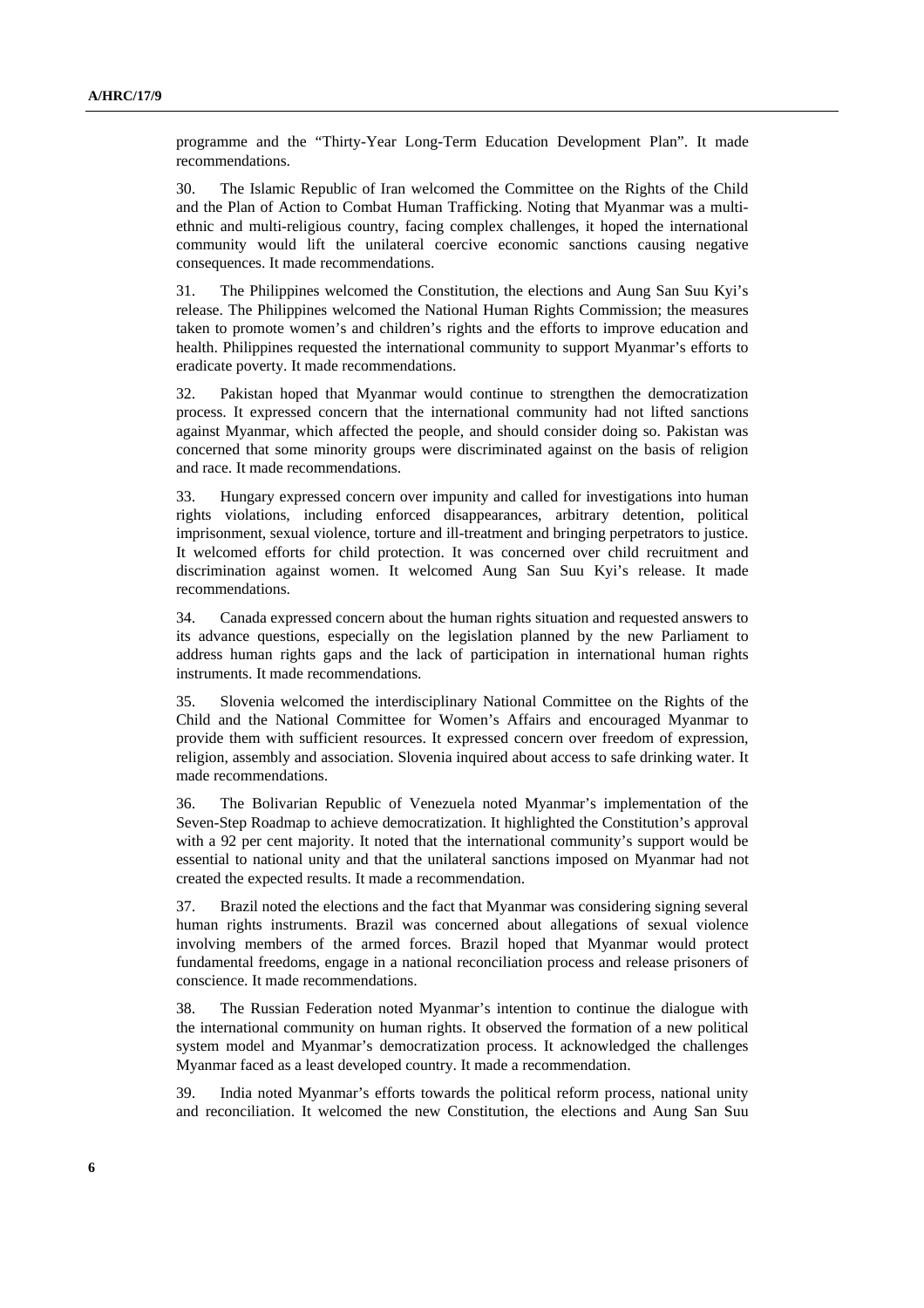Kyi's release. India noted Myanmar's cooperation with human rights instruments and the steps taken on human trafficking, children's rights and forced labour. India offered its cooperation. It made a recommendation.

40. France expressed concern about freedom of expression, information, the situation of human rights defenders and ethnic minorities. It noted that ILO condemned Myanmar's use of forced labour. It indicated that according to the Special Rapporteur some cases of enforced disappearances, extrajudicial executions, arbitrary detention and torture could constitute war crimes and crimes against humanity. It asked Myanmar about bringing those responsible to justice. It made recommendations.

41. Bangladesh stated that international cooperation was important for Myanmar. It commended Myanmar for the Plan of Action to combat Human Trafficking. Bangladesh referred to the concerns of the Committee on the Elimination of Discrimination against Women about restrictions and discrimination against Muslim women and the Muslim minority in Northern Rakhine State. It noted the concerns of the Committee on the Rights of the Child about the situation of children belonging to minorities. It made recommendations.

42. The delegation of Myanmar stated that the Electoral Law and by-laws permit full participation of all citizens, regardless of their race, religion, region, gender and the right to form political parties as well as to be an independent candidate for election.

43. All registered political parties were allowed to express their policies through various media. All parties were allowed peaceful assembly and association for electoral campaigning. The full results of the election, including information on the eligible votes, advance votes, and the percentage of voter turnout for each candidate were declared in the newspapers.

44. Out of 42 registered parties, 37 parties contested in the election. Altogether 1,148 candidates from 22 different parties, and 6 independent candidates won the seats. Sixteen parties of different national races are among them.

45. Any person has the right to object to the elected candidates. Tribunals for election offences and malpractices have been formed and are functioning.

46. Regarding the implementation of the Convention on the Elimination of All Forms of Discrimination against Women (CEDAW), the delegation stated that in addition to legal provisions Myanmar's tradition and culture provide protection from abuse for women and girls. The drafting of the National Plan of Action for the Advancement of Women 2011- 2015 is in progress in collaboration with the ministries concerned, the United Nations Population Fund and international non-governmental organizations (INGOs).

47. Women enjoy full and equal participation in public life and occupy high-ranking positions: 63.99 per cent in the health sector, 76.46 per cent in the education sector and 50.99 per cent in the administrative sector.

48. The Government is implementing maternal, newborn, adolescent and child healthcare activities through the Reproductive Health Care Programme and Woman and Child Health Development Programme. It is improving human resources for health in quantity and quality and strengthening infrastructure to encourage institutional delivery in rural areas.

49. The Government has opened schools for the handicapped and mentally retarded children. Currently, the National Plan of Action for Persons with Disability (2010-2012) has been developed and will have a nationwide focus on persons with disability.

50. The delegation stated that no death sentence has been carried out since 1988.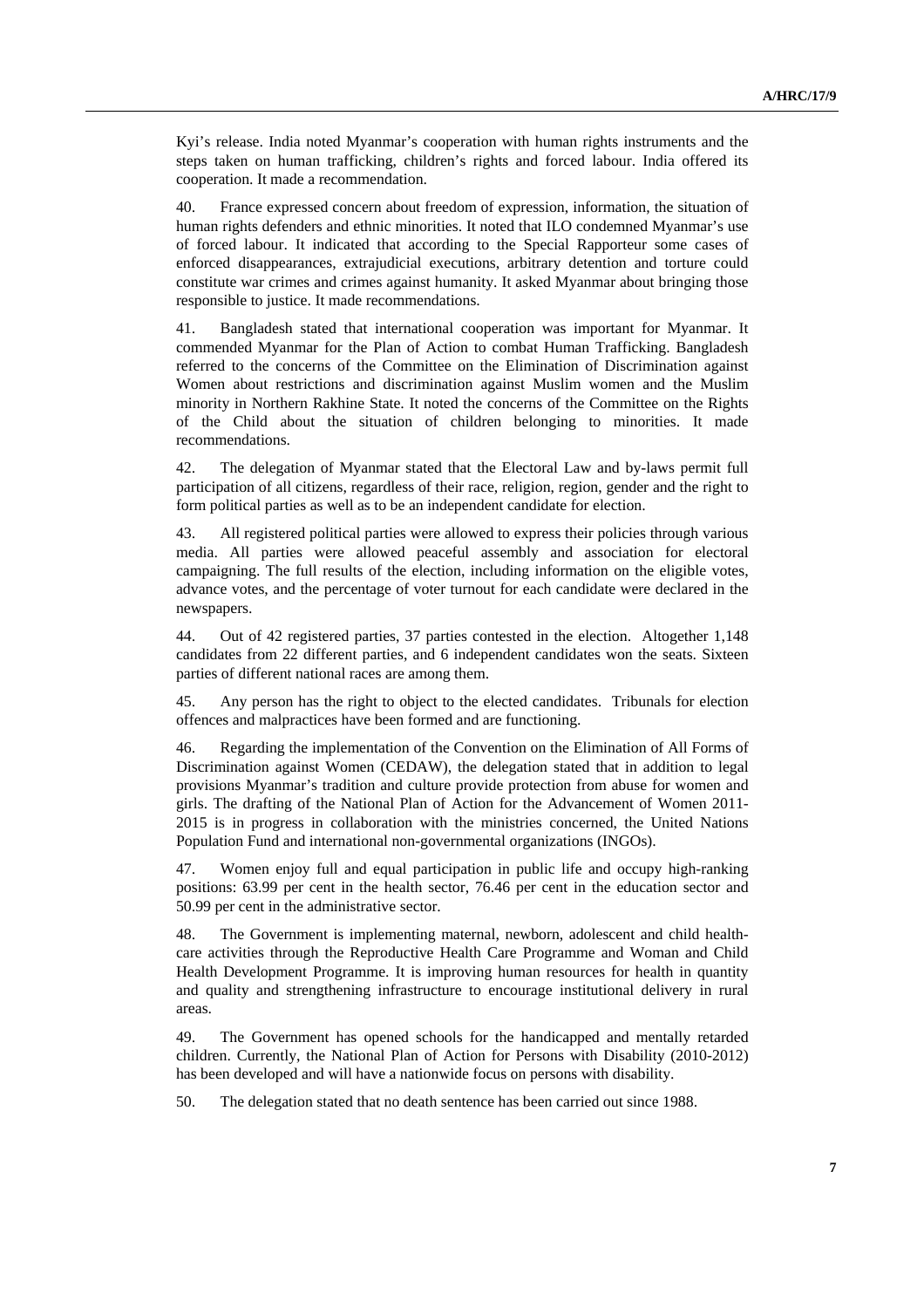51. Those referred to as "political prisoners" and "prisoners of conscience" are in prison because they had breached the prevailing laws and not because of their political beliefs.

52. Torture is a grave crime and the Constitution prohibits torture or cruel, inhumane or degrading treatment.

53. Myanmar is implementing the United Nations Standard Minimum Rules for the Treatment of Prisoners. Physicians and nurses are stationed in prisons and specialists from general hospitals are available. Family visits are also allowed.

54. Although there is no memorandum of understanding between the International Committee of the Red Cross (ICRC) and the Government, from 1999 to 2005, ICRC made 406 visits to prisons and camps. Thereafter, it stopped prison visits of its own volition. However, after Cyclone Nargis in 2008, ICRC made 16 visits.

55. Myanmar has an established practice of granting amnesty. Since 1989, 114,803 prisoners were granted amnesty including those requested by the United Nations, the United Nations Educational, Scientific and Cultural Organization (UNESCO) and ILO.

56. The Ministry of Information takes preventive action with regard to the media only if they report, print or publish contents inciting hatred among individuals, communities, ethnic or religious groups, or seriously impair the intellectual, mental, moral or physical development of minors. The Constitution guarantees that all citizens shall enjoy fundamental rights.

57. Since the Government adopted a Thirty-Year Long-Term Education Development Plan in 2001-2002, there has been a significant improvement in enrolment and attendance. The dropout rate has also been reduced.

58. Corporal punishment and humiliating punishment are strictly prohibited in schools in Myanmar. The Myanmar language is the medium of teaching in all schools. However, the use of ethnic languages in school and work place is freely allowed. Teachers in various ethnic nationality areas are allowed to supplement teaching in their own language.

59. Ireland expressed concern about reports of widespread and systematic human rights violations by the military, the police and the Nasaka border force; the denial of ethnic minorities' fundamental human rights, particularly with regard to the Rohingya; and serious issues regarding prisoners' welfare. It expressed concern over the lack of an independent judiciary, weak rule of law and impunity. It called for the immediate halting of human rights violations, ending of impunity, ending of discrimination against ethnic minorities and immediate release of political prisoners. It made recommendations.

60. Austria referred to the concerns of various United Nations human rights bodies, including excessive use of force by security forces, enforced disappearances, torture, the persecution of political activists and discrimination against ethnic minorities. It expressed concern about Aung San Suu Kyi's exclusion from the elections. It made recommendations.

61. Belgium regretted that, despite the de facto moratorium, courts continue to impose the death penalty and requested information about its abolition. Belgium welcomed Aung San Suu Kyi's release but remained concerned about the 2,200 prisoners detained without trial and subject to violence. Belgium mentioned that it was impossible for the Rohingyas to claim citizenship. It made recommendations.

62. Cuba noted Myanmar's colonial past and rich ethnic diversity and highlighted its work in favour of reconciliation and national unity. It noted advancements in the field of human rights such as urban and rural development plans, an increase in spending in the health sector, and programmes and projects to reach the Millennium Development Goals (MDGs). It made recommendations.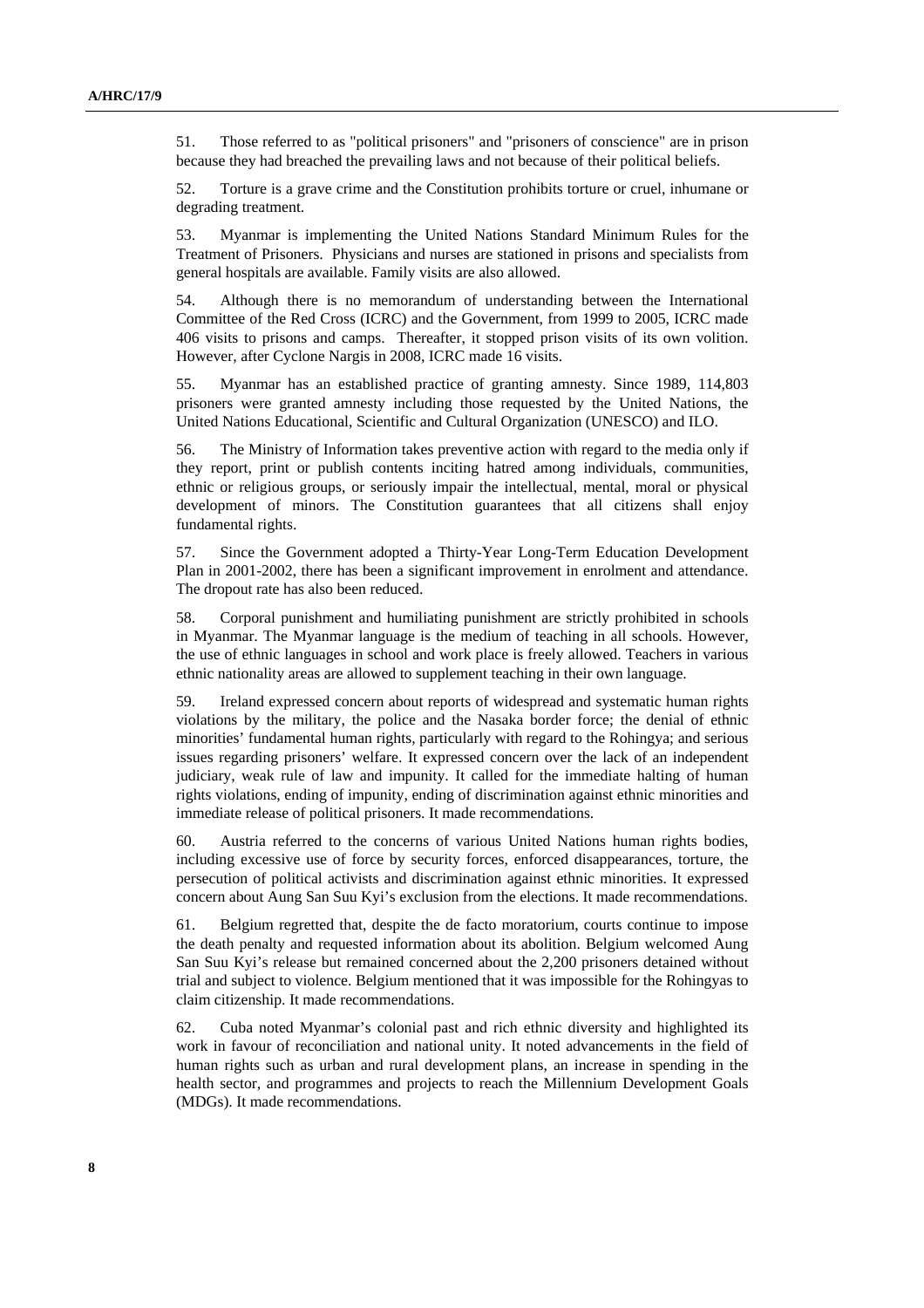63. Switzerland expressed concern about the detention of more than 2,000 political prisoners. It was also concerned at the overall situation of ethnic minorities, more specifically the Muslim population of Northern Rakhine State and at reports of excessive use of force and torture. It made recommendations.

64. Germany asked what steps Myanmar was taking to eradicate the practice of using child soldiers and about minority rights. It asked about the legal status of the Muslim minority and their protection from forced labour, about lifting restrictions to freedom of assembly, association, movement and expression, and ending censorship. It made recommendations.

65. Turkey appreciated progress made in addressing trafficking in persons and in investigating cases of child recruitment. It took note of the abolition of the death penalty in practice. It requested more information about the harmonization between domestic law and human rights law. It made recommendations.

66. The Republic of Korea recognized Myanmar's efforts to implement the Seven-Step Roadmap to Democracy, including the November 2010 elections, but it was concerned that they fell short of the expectation that they would be free and fair. It expressed concern about prisoners of conscience, reports of human rights violations and restrictions on fundamental freedoms. It made recommendations.

67. Nicaragua noted Myanmar's challenges of reconciliation, peace and development, and recognized its efforts to achieve national unity and implement the roadmap towards democratization. It highlighted the importance of the international community's support. Nicaragua did not support unilaterally imposed measures since they threaten selfdetermination and impede the implementation of the roadmap. It made a recommendation.

68. Azerbaijan noted the establishment of a human rights body and applauded the abolition of the practice of the death penalty since 1988 and welcomed the establishment of women's rights organizations. It made recommendations.

69. Maldives noted Myanmar's willingness to work with the international community on human rights issues. It welcomed Myanmar's commitment to making the transition to democracy and concluded that such democratic reforms must proceed in an open and inclusive manner. It made recommendations.

70. Sudan commended Myanmar's efforts to protect children's rights, particularly the establishment of juvenile justice courts and disarmament, demobilization and reintegration programmes for child soldiers. It also applauded Myanmar's efforts to reach national reconciliation. Sudan called for the lifting of unilateral sanctions imposed on Myanmar. It made recommendations.

71. The Democratic Republic of Timor-Leste noted with appreciation Myanmar's efforts to protect the rights of the child. It appreciated the peaceful conduct of the 2010 general elections and the fact that a number of armed groups had exchanged their arms for peace. It inquired about plans for disarming the remaining armed groups and for engaging in a dialogue with other political groups. It made recommendations.

72. The United States of America welcomed the release of Aung San Suu Kyi and condemned systematic human rights violations. It expressed concern over the detention of 2,100 prisoners and disappointment over the 2010 elections, which had been neither free nor fair. It noted that Government critics were at risk of harassment, arbitrary arrest, torture and ill-treatment, even extrajudicial killings. It expressed concern over the situation of ethnic minorities. It made recommendations.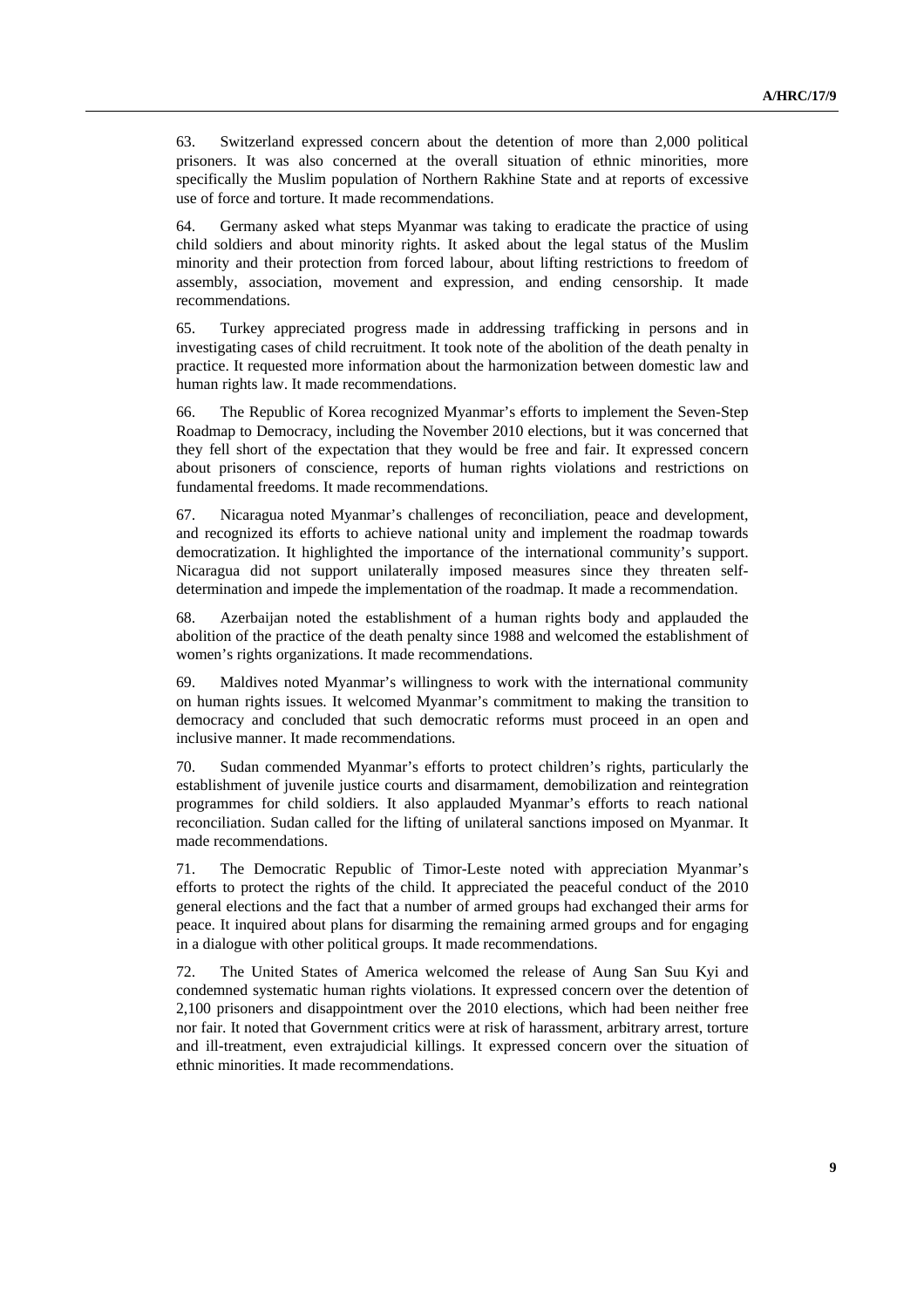73. Jordan hoped for further progress to improve human rights and expressed concern about the human rights situation of Muslim minorities, particularly women and girls. It made recommendations.

74. New Zealand hoped that Myanmar would address the humanitarian needs of its people and engage constructively with its international human rights obligations. It also hoped for the release of all political prisoners. It remained concerned for the well-being of children, especially those recruited as child soldiers. It made recommendations.

75. Poland expressed regret that, despite constitutional provisions, the Government continued to control and restrict the practices of minority religions. It asked about allowing ethnic and religious minorities to exercise their rights. It made recommendations.

76. Bahrain welcomed Myanmar's efforts to promote human rights. It requested information about the national plans to promote children's rights and to achieve the MDGs and about measures established to implement the recommendations of the Committee on the Elimination of Discrimination against Women.

77. Greece appreciated that Myanmar valued the importance of the UPR mechanism in the promotion of human rights. It encouraged Myanmar to allow for an inclusive dialogue and a full participation of all democratic actors in the political process. It made recommendations.

78. Uruguay wished that Myanmar could take a path of dialogue and welcomed Aung San Suu Kyi's release. Uruguay hoped that the elections were the beginning of a national dialogue. It made recommendations.

79. Portugal requested information on Myanmar's plans to unconditionally release political prisoners and to restore their political rights. Portugal asked about measures taken to tackle the situation of torture and ill-treatment in detention. Portugal raised concerns about the fact that marital rape is not recognized as a criminal offence. It made recommendations.

80. The Syrian Arab Republic highlighted Myanmar's Seven-Step Roadmap towards democratization. It welcomed the 2010 elections and Myanmar's efforts to promote health, education, protection of children, women's rights and the rights of persons with disabilities. It urged for support from the international community, pointing out obstacles related to the unilateral coercive measures imposed on Myanmar.

81. Ukraine expressed its hope that the new Government would place human rights protection among its key priorities. It asked for information about the National Plan of Action. It made recommendations.

82. Denmark noted that several articles of the Constitution undermine international human rights standards, specifically freedom of expression, association and assembly; and detained persons' rights. Denmark was concerned about the use of torture, ill-treatment and arbitrary detention of peaceful dissenters and ethnic minorities, and called for their release. It made recommendations.

83. Argentina welcomed the release of Aung San Suu Kyi as a step towards the liberation of other political prisoners and the strengthening of political participation in Myanmar. It asked about the judicial mechanisms used to investigate human rights violations. It made recommendations.

84. Norway noted Myanmar's challenges in human rights protection, democratization and national reconciliation. Norway noted Myanmar's cooperation with the United Nations regarding protection of child's rights. It appreciated measures carried out to combat human trafficking, reintegrate child soldiers and combat forced labour. It made recommendations.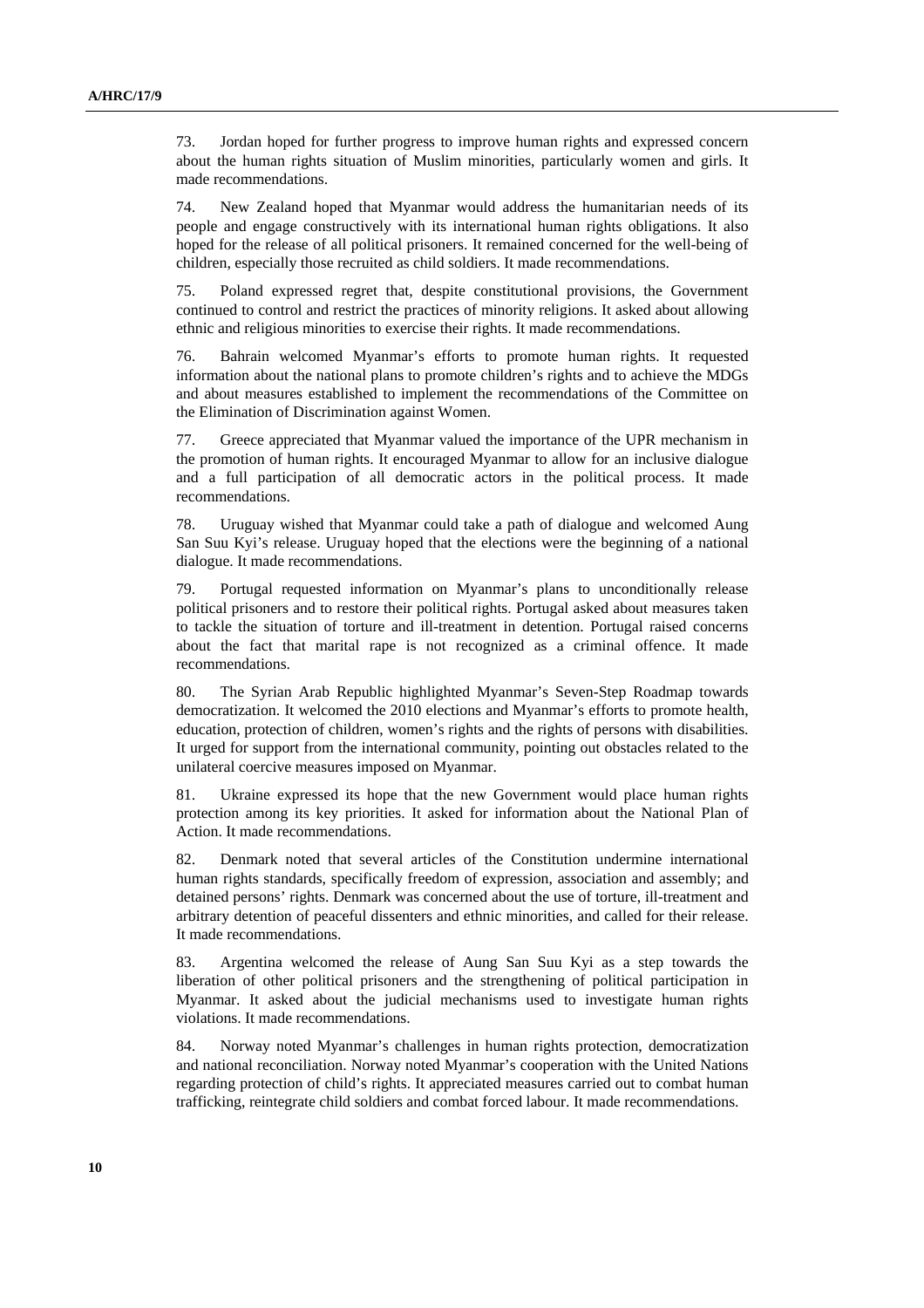85. Italy welcomed Aung San Suu Kyi's liberation and took note of the elections. It was concerned about human rights violations and impunity, specifically regarding the death penalty, child soldiers, torture, forced labour, sexual violence, restrictions on freedom of expression, ethnic minorities' and detainees' rights. It made recommendations.

86. The delegation of Myanmar stated that, during their visits, Special Rapporteurs were allowed to go to the places they wanted to visit and meet the persons they requested to see.

87. The Myanmar Human Rights Body is still in its initial stages and its goal is to emerge eventually as National Human Rights Commission in line with the Paris Principles.

88. Since 2006, the Government had issued a public notice in the press for complaints against human rights violations to the ministries concerned. From January to August 2010, the Ministry of Home Affairs received 503 submissions and action had been taken on 199 complaints, 203 complaints were under investigation and 101 complaints had been found to be false.

89. The delegation stated that the Government had strengthened its legislation and enhanced enforcement action. Some of the measures taken include the establishment of the Myanmar National Committee for Women's Affairs in 1996; becoming a State Party to the United Nations Convention against Transnational Organized Crime and its Protocol in 2004 and promulgation of the Anti-Trafficking in Persons Law in 2005.

90. Due to the economic sanctions imposed on Myanmar, over 160 garment factories had closed, 162 foreign companies had withdrawn and over 70,000 workers, mainly women, became jobless. Sanctions have become a major push factor in the trafficking arena.

91. Regarding the issue of child soldiers, the delegation stated that under the Myanmar Defense Services Act and War Office Council Instructions, the minimum age requirement to enlist in the armed forces is eighteen. Forced conscription in any form is strictly prohibited. A Child Soldier Prevention Committee was established in 2004, with the task of preventing recruitment of underage children.

92. Punitive actions are taken against military personnel who violate the military recruitment laws and regulations. A total of 440 underage recruits have been returned to their parents or guardians since 2002. For the process of demobilization, rehabilitation and reintegration and on awareness-raising, the Government is working in close cooperation with the United Nations Children's Fund (UNICEF), INGOs and non-governmental organizations. In drafting a plan of action, the Government cooperates with the United Nations Country Team.

93. According to Special Rapporteur Mr. Quintana: "International partners have acknowledged the Government's increased commitment to addressing the issue of recruitment of child soldiers."

94. Rape is regarded by Myanmar people and Government as the most dastardly crime. Perpetrators are brought to justice and prosecuted and, on conviction, heavy sentences from 7 to 20 years' imprisonment are imposed. The allegations of sexual violence against ethnic women and children are baseless and merely aimed at discrediting the Myanmar Armed Forces.

95. Internal insurgencies and terrorism have endangered national security and hampered the livelihood of the people. The Government has given priority to national reconsolidation through peaceful negotiations and eventually reached ceasefire agreements with 17 out of 18 major ethnic armed groups and people are now enjoying unprecedented peace and development since regaining independence. It is important to note that the insurgent groups never represent any of the ethnic national races or people.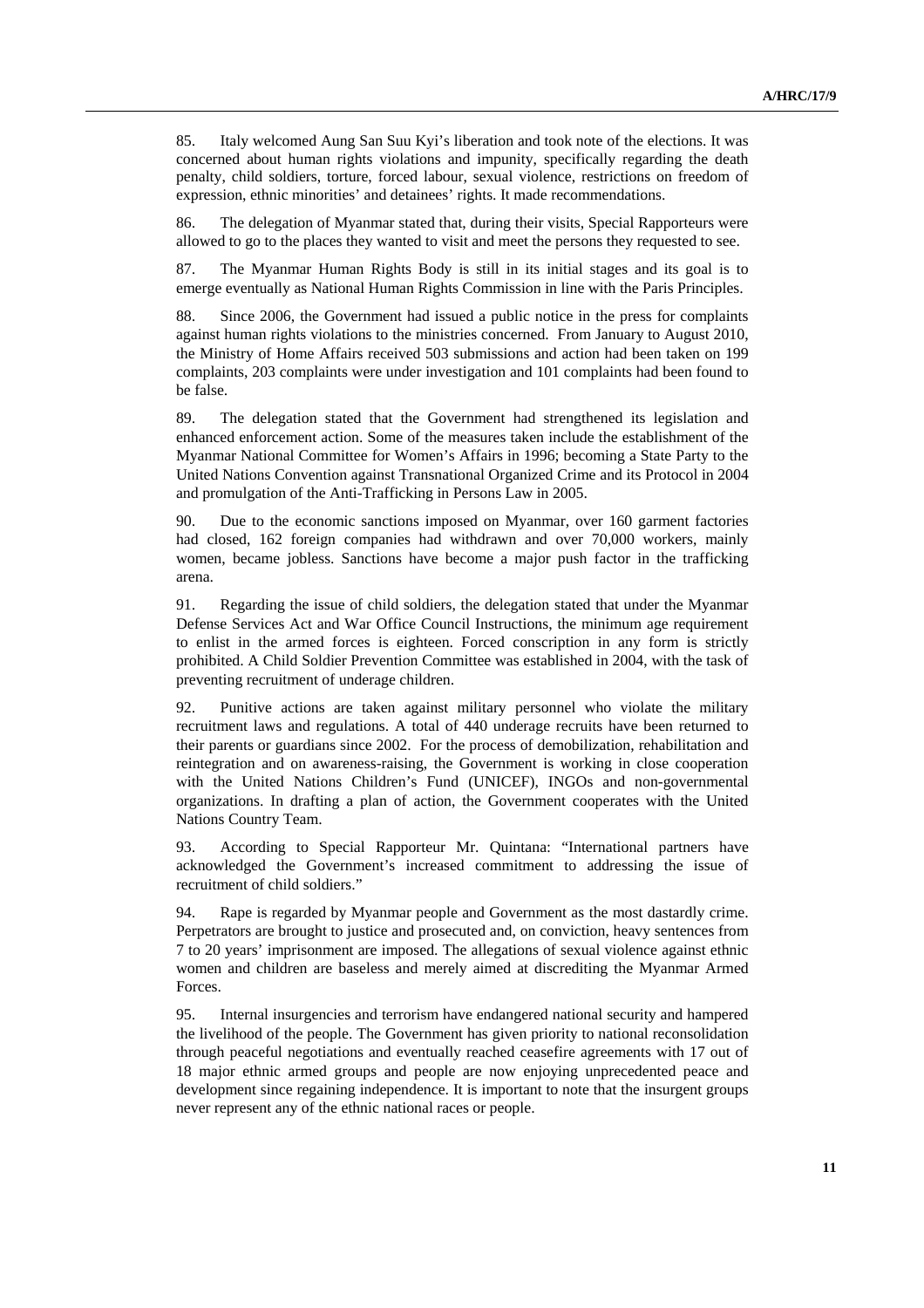96. The insurgency is now confined to a few localities in the border areas. Counterinsurgency activities are conducted only against those remnant insurgents. Military operations are carried out in accordance with the rules of engagement and strict instructions are also given to avoid civilian casualties. The Government is committed to investigate any allegations of human rights violations and takes action against any perpetrator in accordance with the law.

97. The delegation stated that the Constitution guarantees all citizens freedom of religion regardless of race, religion and sex. Authorities routinely approve requests for religious gatherings and celebrations. Religious teachings are also permitted.

98. There is no closure of religious building in the country. Moreover, authorities allow renovation and construction of religious buildings.

99. The Land Acquisition Act protects Myanmar citizens from forced eviction or confiscation of land. To sustain the livelihood and development of the local community in project site areas, the Government provides land for resettlement. The social infrastructures are developed by means of State budget allocations and project partners' contributions.

100. The delegation stated that the Government is committed to enhance the well-being and livelihood of its ethnic nationalities. Training of ethnic youth to be teachers, establishing the Ministry of Progress of Border Areas and National Races and Development Affairs and preservation of ethnic languages and literature are also undertaken by the Government.

101. The allegation regarding the discrimination and harassment against the local population of Northern Rakhine State is contrary to the facts. Historically and culturally those people do not constitute any national race and are illegal immigrants residing along the border areas of Northern Rakhine State. Myanmar endeavours to solve this cross-border movement of people bilaterally and amicably with its neighbouring country and in cooperation with the Office of the United Nations High Commissioner for Refugees (UNHCR). Since 1992, over 230,000 returnees have been accepted by the Myanmar side under the voluntary repatriation programme. The Government has issued about 700,000 temporary registration cards to eligible people. The Government is also implementing development programmes in Northern Rakhine State.

102. The delegation stated that peace and stability, democracy and human rights are mutually interdependent. By rebuilding national unity with the return to the legal fold of 17 former insurgent groups, the Government is able to bring about peace and stability to almost all corners of Myanmar. With the new Constitution, concerning which the people of Myanmar have expressed their will through a referendum and successful holding of nationwide elections, a democratic era has been ushered in. This greatly enhances the enjoyment of human rights by the people of Myanmar.

103. The Delegation Leader's conclusion is as follows:

 (a) Some questions can only be answered when the new Government is formed by the Hluttaw.

 (b) Myanmar laws are promulgated in accordance with the Basic Principles on the Independence of the Judiciary as laid down by the Seventh United Nations Congress on Crime Prevention and Criminal Justice. An example is Judiciary Law section 2 and section 19 of the Constitution. The judiciary is to hear both parties. The aggrieved party is always discontented. Thus, hearing only the aggrieved party amounts to a miscarriage of justice. Myanmar has an impartial and fair judiciary that hears both parties. An alleged crime should also be heard from both sides.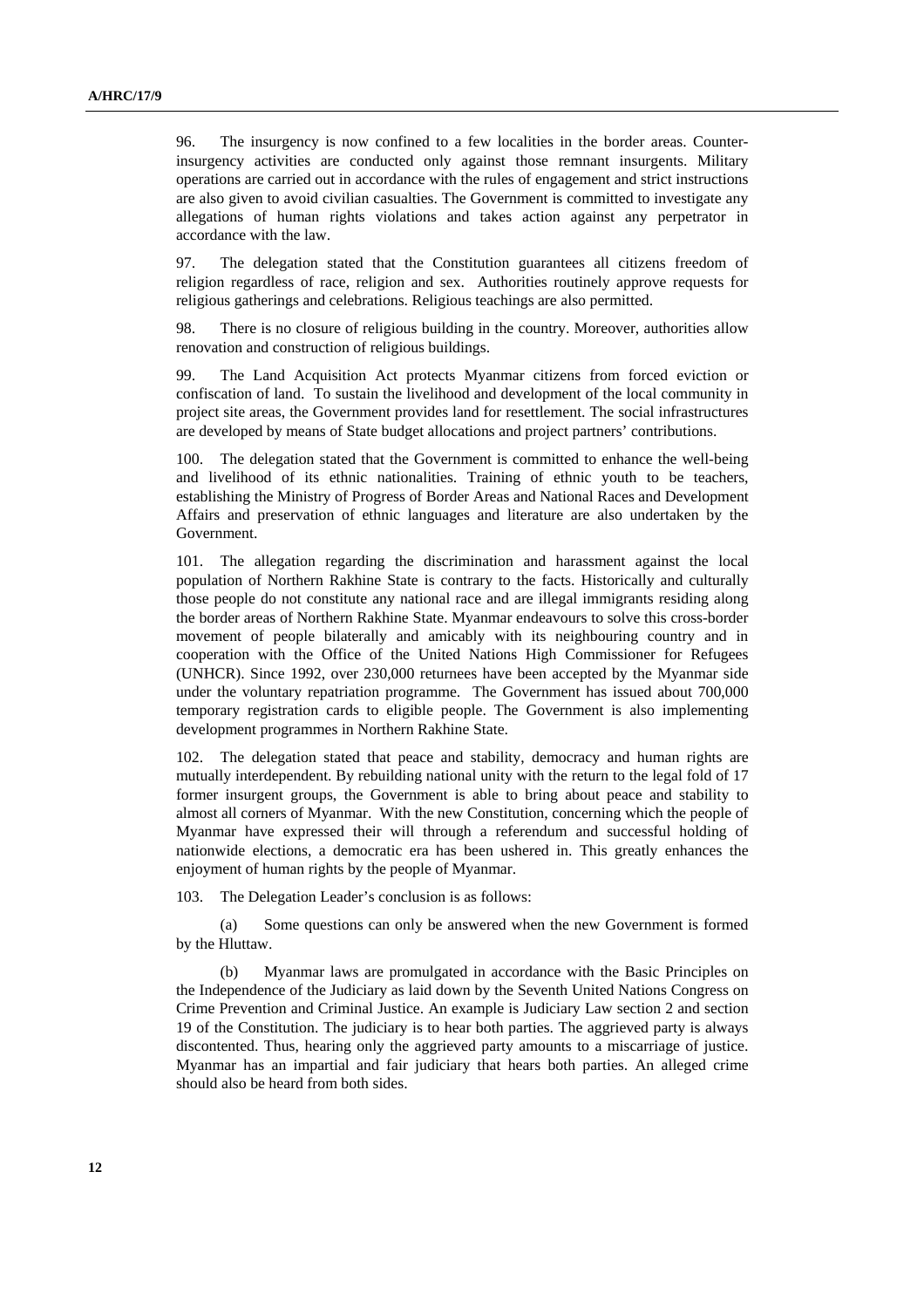(c) An independent investigation in international law requires the exhaustion of local remedies. The Ministry of Home Affairs exercises his function with the Minister for Home Affairs acting in his ministerial capacity. Complaints are submitted, dismissed or investigated as a continuous process. This has been commended by the Special Rapporteur in his report to the 65th General Assembly.

 (d) Law review has been made by all ministries with a view to submission to the Hluttaw either to amend, repeal or promulgate new laws. They review whether existing laws are compatible with the Constitution and international norms. Redress is made through five writs in the Constitution. If a law is incompatible with the Constitution, the redress is made by the Constitutional Tribunal.

 (e) ILO Convention No. 87 on Freedom of Association has been ratified. A new domestic law compatible with this Convention is presently under drafting by the Labour Ministry with the cooperation of ILO. There is also cooperation between Myanmar and ILO on Convention No. 29 on Forced Labour. Myanmar has made dormant certain offending provisions on some laws. Through the Supplementary Understanding with ILO, Myanmar has created a complaint mechanism. The Supplementary Understanding has been extended three times.

 (f) Ratification of the remaining core Human Rights Treaties is under study and consideration. After it has been studied, it will go through Hluttaw in accordance with parliamentary practice. Myanmar has the political will to observe human rights.

There is no impunity in Myanmar. No one is above the law. The legal maxim *nemo est supra leges* is the accepted principle. Citizens, military and police personnel are not above the law and action will be taken against them when the law is breached. Trafficking is the outcome of sanctions in many cases. Foreign companies have withdrawn their investment, factories were closed down and 70,000 workers, mainly women, became jobless.

 (h) Due to the positive developments including successful holding of elections, the ASEAN Ministers' Retreat on 16 January 2011 called for the lifting of sanctions on Myanmar.

 (i) Myanmar has reached a new milestone, opened a new chapter and turned a new page with positive developments. Cannot the international community respond with encouragement, support and understanding?

## **II. Conclusions and/or recommendations**

104. **The recommendations formulated during the interactive dialogue listed below have been examined by Myanmar and enjoy the support of Myanmar:**

104.1. **Consider becoming a party to the remaining core human rights treaties as well (Pakistan);**

104.2. **Ratify and fully implement, step by step, all universal core human rights treaties (Slovenia);**

104.3. **Consider acceding to core human rights instruments (Jordan);**

104.4. **Consider acceding to the remaining international human rights treaties (Ukraine);**

104.5. **Ensure the effective implementation of the Convention on the Rights of the Child (CRC), especially the rights to education and health (New Zealand);**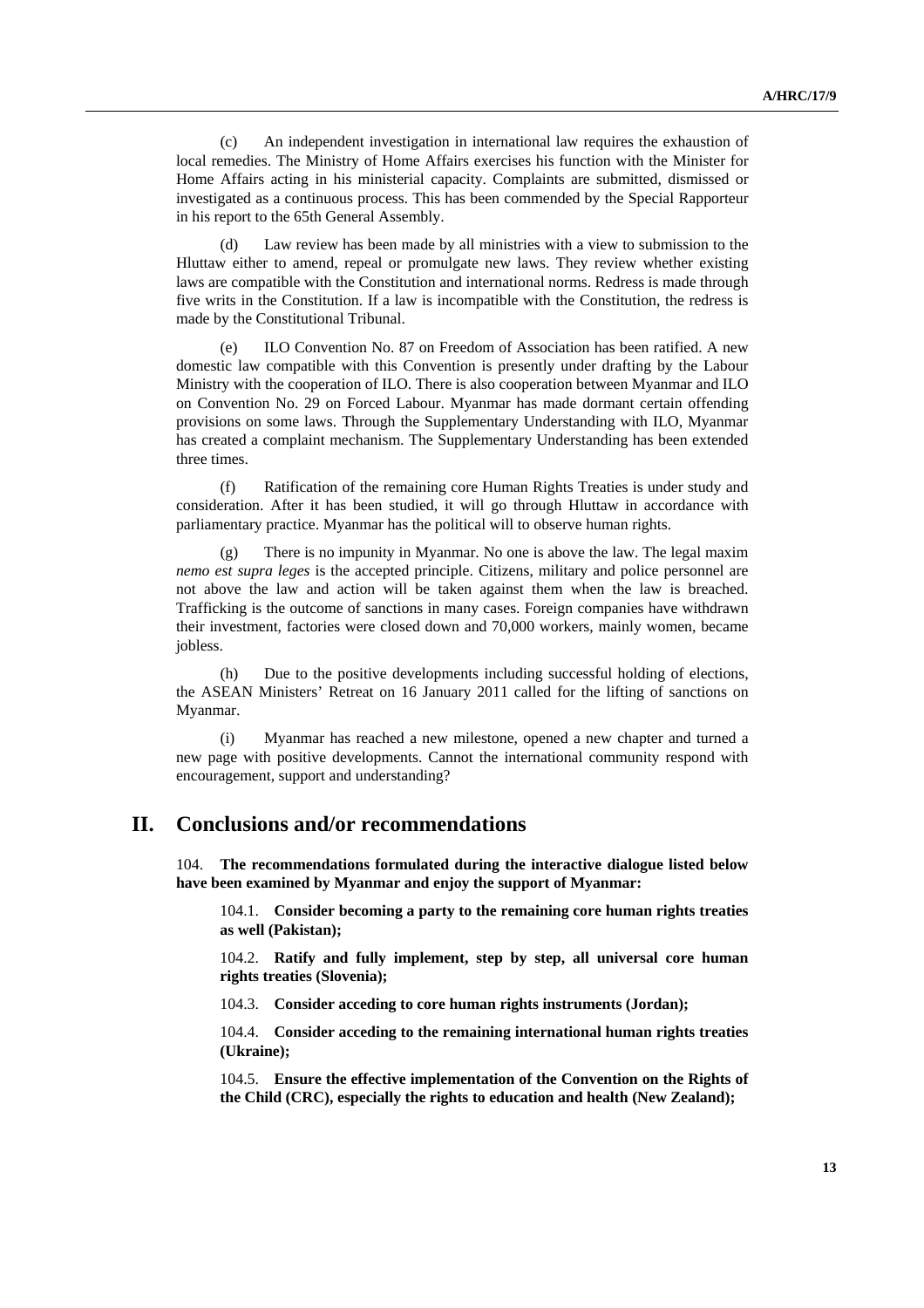104.6. **Consider the possibility of signing or ratifying the International Covenant on Civil and Political Rights (ICCPR), the International Covenant on Economic, Social and Cultural Rights (ICESCR), the International Convention on the Elimination of All Forms of Racial Discrimination (ICERD), the Convention against Torture and Other Cruel, Inhuman or DegradingTreatment or Punishment (CAT) and the International Convention for the Protection of All Persons from Enforced Disappearance (Argentina);**

104.7. **Consider accession to ICCPR and ICESCR (Philippines);**

104.8. **Consider incorporating its international human rights obligations into domestic law (Jordan);**

104.9. **Continue to improve its domestic legislation and judiciary system to be in line with international human rights standards and obligations including intensifying human rights education and training, especially for its military and law enforcement officers, in order to enhance their awareness and promote greater accountability (Thailand);**

104.10. **Take steps to review domestic laws with a view to guaranteeing the right to freedom of expression, association and assembly, including assuring a free and independent media (Indonesia);**

104.11. **Establish and enforce strict legislation criminalizing rape in every context, including marital rape (Portugal);**

104.12. **Do and act in light of its national reality in order to guarantee unity, peace, stability in Myanmar and in the region (Lao People's Democratic Republic);**

104.13. **Initiate as possible, with the assistance of the international community, the programmes of investment needed in the health, education and social security sectors (Algeria);**

104.14. **Continue implementing the Government's reform policy and action plans to address socio-economic inequality in order to achieve further progress to improve the situation of human rights in the country especially in an effort to achieve most of the targets of the MDGs, including poverty reduction, the control of HIV and the fight against human trafficking (Cambodia);**

104.15. **Stay on the path of consolidation of political stability in the country, under the principles of free self-determination and sovereignty, for which it is very important to rely on international cooperation and assistance (Venezuela);**

104.16. **Continue implementing the strategies and plans for the socio-economic development of the country (Cuba);**

104.17. **Continue implementing the programmes and measures to improve the enjoyment of the right to education and the right to health of all its population (Cuba);**

104.18. **Continue with its efforts to promote and protect human rights and freedoms (Sri Lanka);**

104.19. **Continue its efforts to promote and protect human rights for its people and hold workshops and seminars to increase public awareness on human rights matters (Brunei Darussalam);**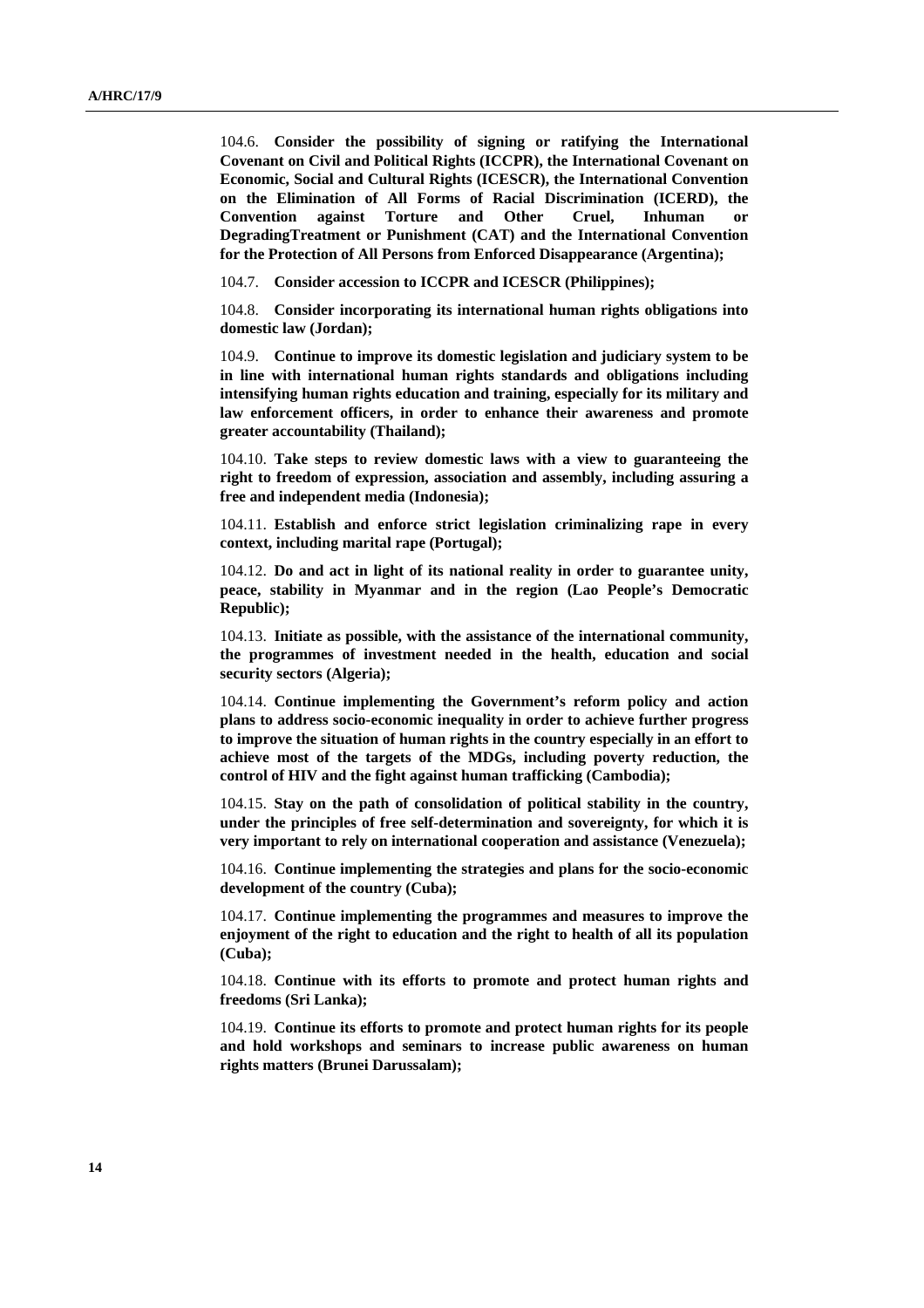104.20. **Strengthen policies and measures to ensure better respect and protection of all human rights, especially in the fields of fundamental economic, social and cultural rights and the right to development (Viet Nam)**;

104.21. **Accelerate the effective implementation of the National Plan 2010-2012 on persons with disabilities including providing them with employment opportunities (Sudan);**

104.22. **Engage more consistently with human rights bodies and mechanisms at the international level (Turkey);**

104.23. **A participatory and inclusive process in the follow-up to the UPR, including the full range of civil society, as well as the United Nations Human Rights system (Norway);**

104.24. **Continue to cooperate with human rights mechanisms and the international community in promoting and safeguarding the rights of multiethnic people in Myanmar (Lao People's Democratic Republic);**

104.25. **Cooperate with Human Rights Council special procedures and mechanisms, as well as engage in a dialogue with OHCHR with a view to ensuring respect for human rights and fundamental freedoms (Poland);**

104.26. **Cooperate effectively with the Human Rights Council and its special procedures with a view to addressing the many pressing human rights issues besetting the country (Austria);**

104.27. **Fully cooperate with the Special Rapporteur on the situation of human rights in Myanmar (Ukraine);**

104.28. **Continue to engage with OHCHR (Singapore);**

104.29. **Ensure that ethnic and religious minorities are granted fundamental rights and end discrimination against persons belonging to these minorities (Slovenia);**

104.30. **End and prohibit torture (Slovenia);**

104.31. **Improve conditions in all prisons and detentions to be brought into compliance with international standards, including the United Nations Standard Minimum Rules for the Treatment of Prisoners (Denmark);**

104.32. **Ensure that violence against women and girls, including domestic violence and all forms of sexual abuse, constitutes a criminal offence, and that perpetrators are prosecuted and punished (Norway);**

104.33. **End forced labour and child labour (Slovenia);**

104.34. **Undertake further efforts to prevent the use of child soldiers and to demobilize and reintegrate child soldiers (Norway);**

104.35. **Strengthen its efforts to enhance the enforcement of the minimum age of recruitment into the military and to draft a new National Plan of Action for children based on the MDGs (Iran);**

104.36. **Adopt strict legislation which criminalizes rape in every context and which ensures legal punishment of the perpetrators including those from the police, military and other authorities (Hungary);**

104.37. **Ensure the independence and impartiality of the judiciary and guarantee due process of law (Italy);**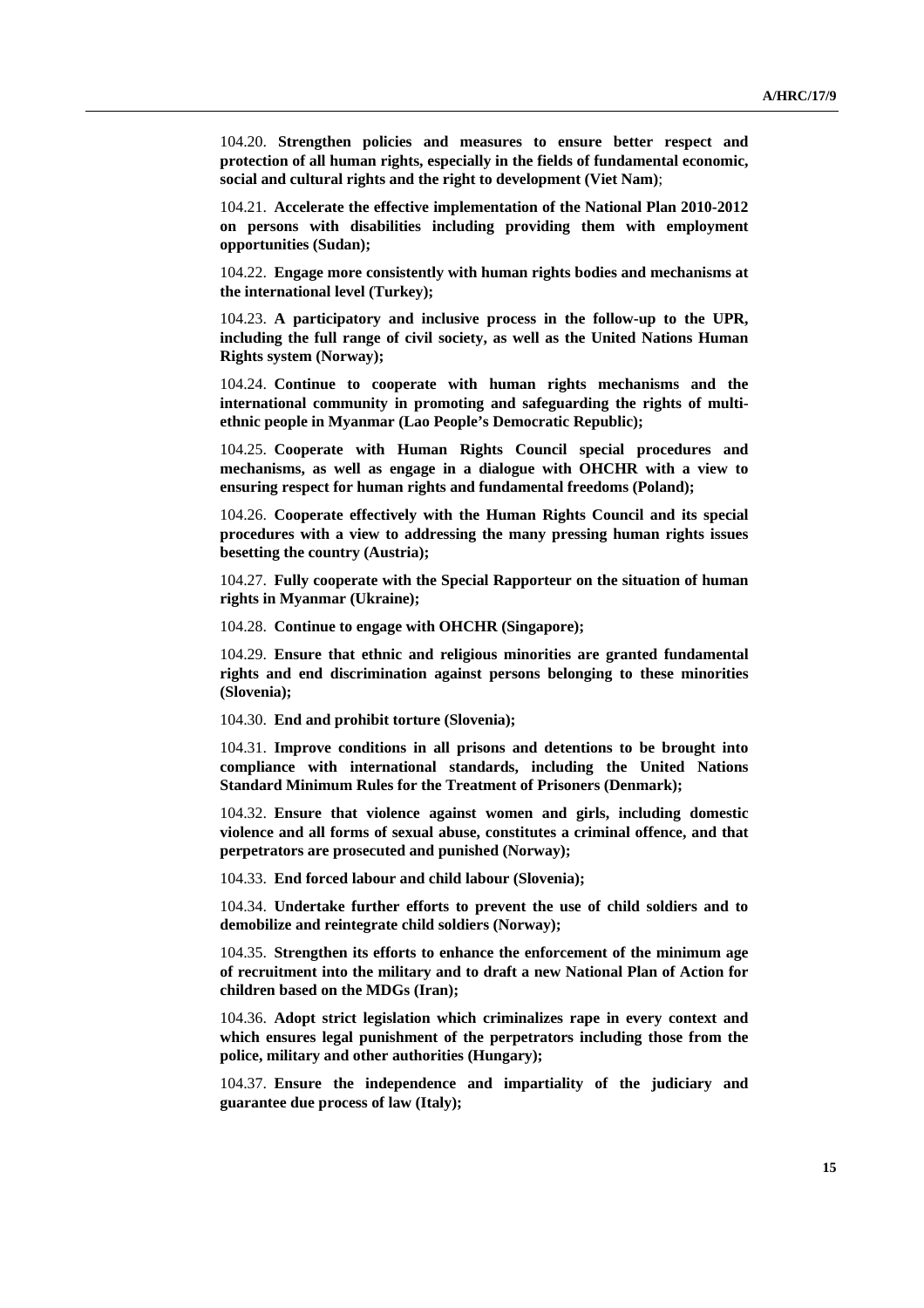104.38. **Ensure that law enforcement officials receive necessary training, including on human rights standards, domestic legal protections, and the appropriate use of force (Canada);**

104.39. **Conduct an investigation, bring perpetrators to justice and provide reparation to the victims of sexual violence involving members of the armed forces (Brazil);**

104.40. **Promote interreligious dialogue and cooperation at the key local and national levels (Philippines);**

104.41. **Fully cooperate with ILO and implement the recommendations of the ILO Inquiry Commission (France);**

104.42. **Take appropriate measures and develop an action plan while continuing the cooperation with the international community to implement the MDGs, in particular poverty reduction, the right to food and food security (Viet Nam);**

104.43. **Enhance measures and international cooperation aimed at reducing poverty, fulfilling the MDGs, and strengthening capacity to respond effectively to natural disasters (Philippines);**

104.44. **Pursue its efforts for balanced development that bridges the gap between the rural and urban areas, with special attention to the realization of MDGs on health (Sudan);**

104.45. **Continue providing health-care services at primary health-care facilities at minimum or no cost (Bhutan);**

104.46. **Adopt a school feeding programme and integrate it with the local agricultural production (Brazil);**

104.47. **Continue its efforts to further improve the quality of education and health services (Democratic People's Republic of Korea);**

104.48. **Continue its efforts to develop and expand child-friendly schools based on CRC (Bhutan);**

104.49. **Further strengthen the promotion and protection of the human rights of the Myanmar people and the ethnic groups in Northern Rakhine State (Bangladesh);**

104.50. **Continue its development activities in Northern Rakhine State (Bangladesh);**

104.51. **Continue its efforts to engage with various ethnic groups and address their humanitarian and socio-economic needs as an integral part of its democratization and reconciliation process (Thailand);**

104.52. **Ensure that ethnic minorities are granted fundamental rights and are enabled to enjoy their culture, religion and their language freely and without any form of discrimination (Poland);**

104.53. **Solve long-standing conflicts between the Government and ethnic groups in a peaceful manner (Czech Republic);**

104.54. **Rehabilitate Myanmar returnees in cooperation with the relevant United Nations agencies (Bangladesh);**

104.55. **Continue to collaborate closely with the donor community, United Nations agencies, international financial institutions and civil society**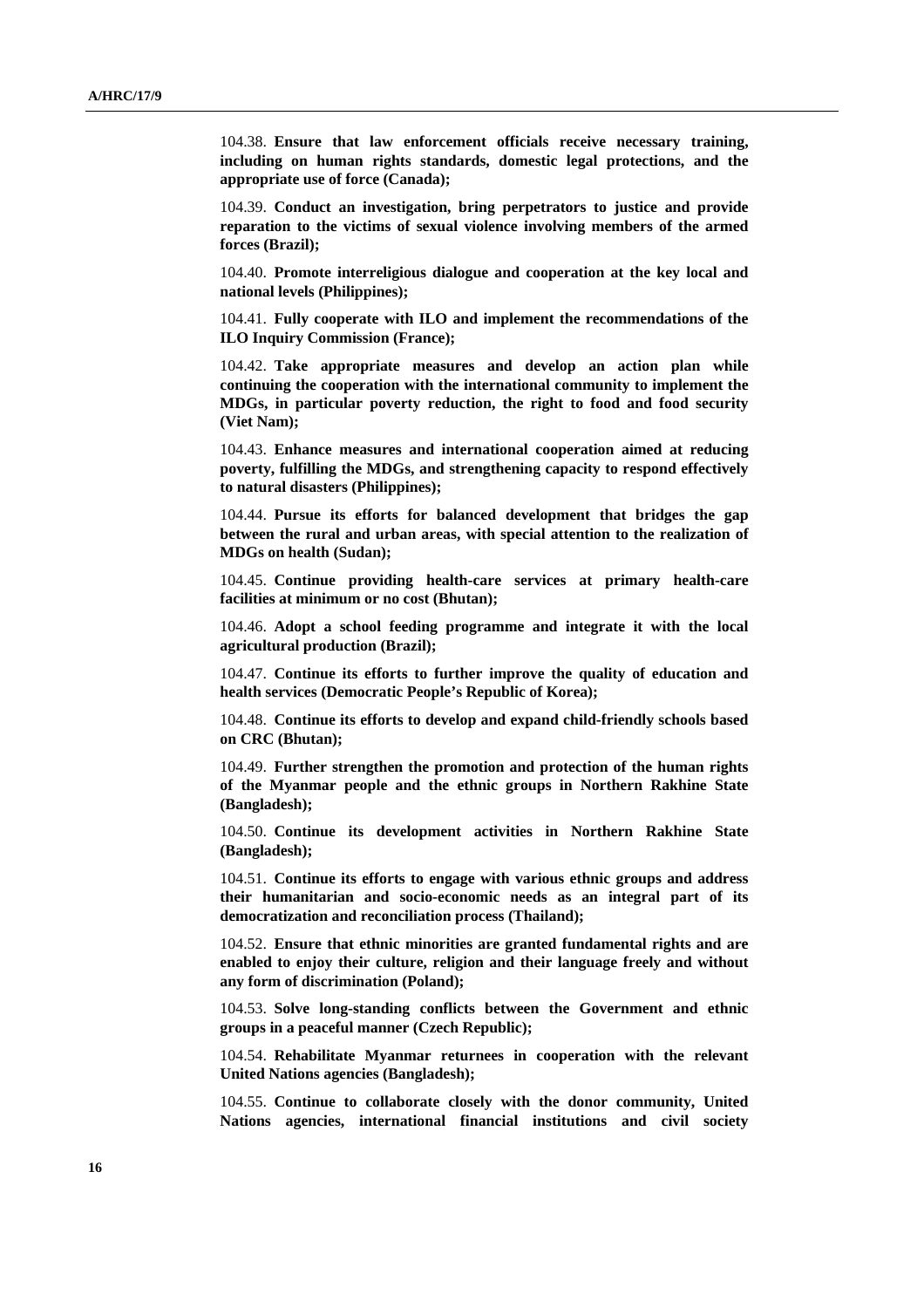**organizations to develop stronger institutional capacity and align national policies and priorities with international norms and Myanmar's treaty obligations (Singapore);**

104.56. **Enhance cooperation with the United Nations and other specialized agencies with a view to fully implementing national action plans and programmes in the field of human rights, workers' rights, human resource development, education and health, inter alia (Malaysia);**

104.57. **Seek to engage with the international community, with the aim of integrating with the global system and supporting the gradual democratization of its system (Singapore);**

104.58. **Hold, with the help of the relevant United Nations agencies, more seminars and training courses on human rights issues (China);**

104.59. **Enhance its engagement with the ASEAN Intergovernmental Commission on Human Rights (Indonesia);**

104.60. **Continue its cooperation with ILO and other relevant mechanisms to ensure full respect for the rights of the child consistent with international law, particularly human rights law (Jordan);**

104.61. **Cooperate with the international community in order to achieve progress with regard to promotion and protection of human rights and fundamental freedoms in the country (Ukraine);**

104.62. **Identify a priority list of areas in which assistance and aid are most crucially needed and approach bilateral, regional and international partners and stakeholders, as appropriate (Malaysia);**

104.63. **Open further its engagement with the international community in order to strengthen its capacity to ensure the enjoyment of economic, social and cultural rights by its people (Indonesia);**

104.64. **Seek the assistance of the international community to achieve comprehensive national development (Sudan);**

105. **The following recommendations enjoy the support of Myanmar, which considers that they have already been implemented or are in the process of implementation:** 

105.1. **Take legislative and practical steps to ensure a political process and elections that are free and democratic (Austria);** 

105.2. **Repeal the provisions of the Towns Act and Villages Act of 1907, under which forced labour for the military is currently codified (New Zealand);** 

105.3. **Further strengthen its national machinery to ensure gender equality (Azerbaijan);** 

105.4. **Continue its efforts to eradicate negative impacts inflicted by external coercive economic sanctions (Democratic People's Republic of Korea);** 

105.5. **Remain constructively engaged with the international community on the issue of lifting sanctions (Pakistan);** 

105.6. **Continue the efforts to combat poverty and ensure sustainable development, and fully implement projected reform programmes and the roadmap for political transformation (Russian Federation);**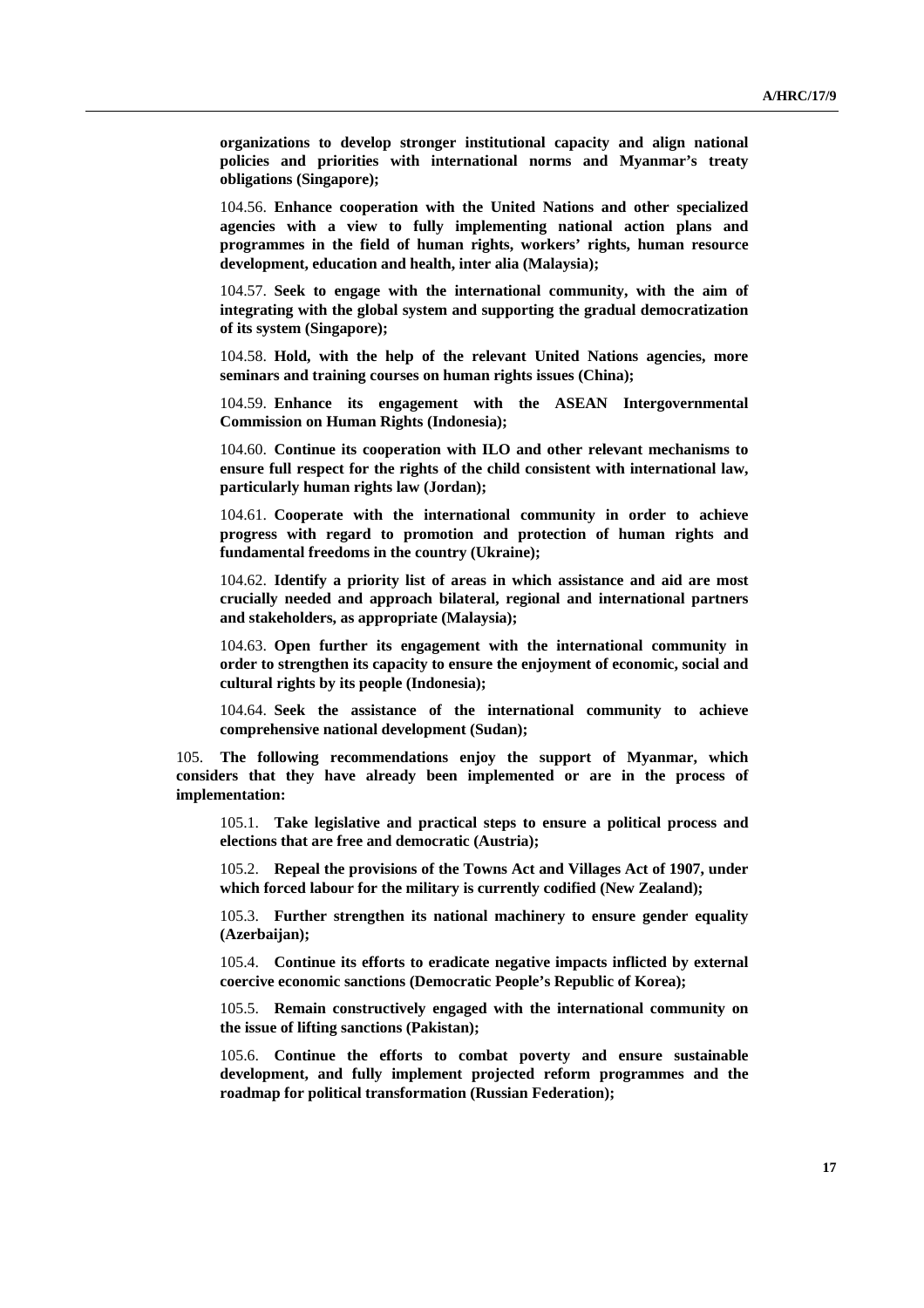105.7. **Enhance efforts to achieving the Seven-Step Roadmap as the Government of Myanmar has promised toward building a democratic and ruled-by-law State (Viet Nam);** 

105.8. **Adopt effective measures to fight violence against women (Slovenia);** 

105.9. **Prohibit the recruitment of child soldiers and take measures against all violators (Sudan);** 

105.10. **Increase its efforts to prevent and combat violence against women and human trafficking and adopt a National Plan of Action for the advancement of the human rights of women (Iran);** 

106. **The following recommendations will be examined by Myanmar, which will provide responses in due course. The responses of Myanmar to these recommendations will be included in the outcome report adopted by the Human Rights Council at its seventeenth session.** 

106.1. **Accede to the universal human rights core treaties (Brazil);** 

106.2. **Ensure that legislation, policy and practice are in accordance with international human rights norms and standards (Slovenia);** 

106.3. **Ratify the International Covenants, CAT, the Convention on the Rights of Persons with Disabilities, ICERD, as well as the Rome Statute of the International Criminal Court (Austria);** 

106.4. **Sign and ratify CAT and ICCPR (Switzerland);** 

106.5. **Ratify and effectively implement core international human rights treaties, inter alia, ICCPR, ICESCR and CAT, and fulfil the obligations under the treaties to which Myanmar is a party by bringing domestic legislation, policies and practices into harmony with the provisions therein (Republic of Korea);** 

106.6. **Sign and ratify CAT and its Optional Protocol, and establish a national preventive mechanism (Maldives);** 

106.7. **Ratify the Optional Protocol to CRC on the involvement of children in armed conflict (OP-CRC-AC) (Timor-Leste);** 

106.8. **Accede to ICCPR, ICESCR and CAT (New Zealand);** 

106.9. **Make plans to sign and ratify the core human rights treaties and the Optional Protocols thereto, as well as to abolish the death penalty since the effective moratorium does not seem to discourage lower courts from handing down sentences (Greece);** 

106.10. **Reach a timely decision to sign ICESCR, ICCPR, ICERD and the Optional Protocol to CRC on the sale of children (Japan);** 

106.11. **Give due consideration to becoming a signatory to OP-CRC-AC (Japan);** 

106.12. **Accede to the remaining core human rights treaties and core labour standards it has yet to become a party to, and continue to cooperate with international and regional human rights mechanisms in implementing its obligations (Thailand);** 

106.13. **Ratify the remaining core human rights treaties, such as ICCPR, CERD and CAT as well as the Convention relating to the Status of Stateless Persons and the Convention on the Reduction of Statelessness (Hungary);**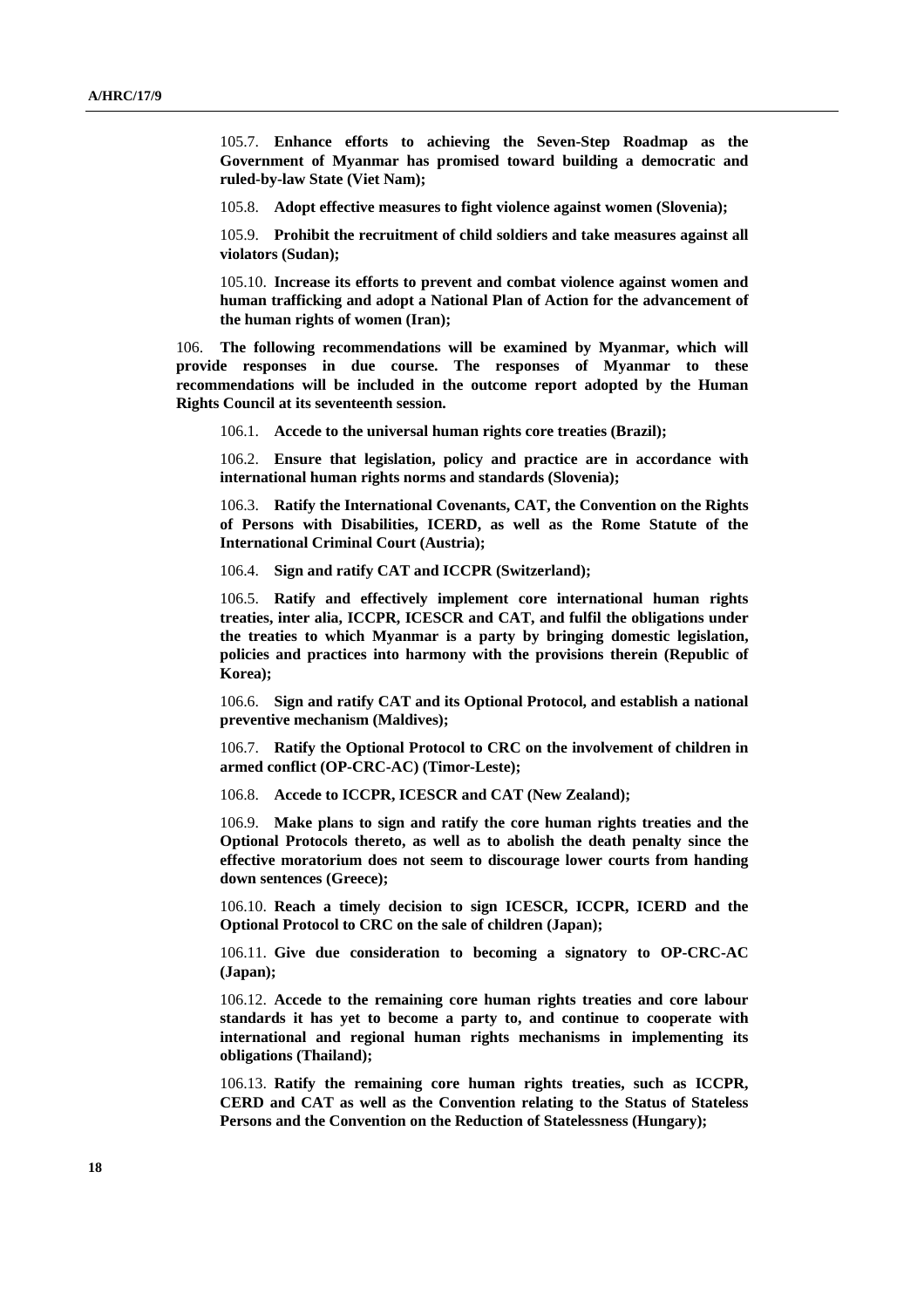106.14. **Ratify all core human rights conventions, especially ICCPR, ICESCR and CAT (Germany);** 

106.15. **Accede to ICCPR and ICESCR in the near future and ensure their effective implementation (Czech Republic);** 

106.16. **Accession to the Ottawa Convention on the Prohibition of the Use, Stockpiling, Production and Transfer of Anti-Personnel Mines and on their Destruction (Canada);** 

106.17. **Join CAT and adapt its national legislation accordingly (Belgium);** 

106.18. **Ratify CAT (Portugal);** 

106.19. **Ratify and implement CAT (Denmark);** 

106.20. **Ratify and effectively implement international human rights treaties, including ICCPR and its Optional Protocols; ICESCR; CAT; and the Optional Protocols to the CRC (Italy);** 

106.21. **Amend its domestic laws to ensure that all people in the country are able to enjoy their fundamental human rights (Ireland);** 

106.22. **Repeal or amend laws used to suppress peaceful political dissent and freedom of expression, association and assembly, including by granting those fundamental rights to the new members of Parliament (Italy);** 

106.23. **That the new Commission be equipped with all the necessary safeguards to ensure its true independence in accordance with the Paris Principles (Timor-Leste);** 

106.24. **Establish a National Human Rights Commission in line with the Paris Principles to provide for effective promotion and protection of human rights at the national level (Thailand);** 

106.25. **Continue strengthening its system of promotion and protection of human rights in accordance with international human rights instruments, ensure the creation of a national human rights institution that complies with the Paris Principles and continue cooperating with the United Nations system mechanisms (Nicaragua);** 

106.26. **Upgrade its human rights body into an independent and credible National Human Rights Institution in accordance with the Paris Principles (Indonesia);** 

106.27. **Expedite the establishment of a national human rights institution that is fully compliant with the Paris Principles (India);** 

106.28. **Further enhance the mandate of the Myanmar Human Rights Body so that it can discharge its duties in accordance with the Paris Principles (Jordan);** 

106.29. **Take necessary steps for the reformation of the Myanmar Human Rights Body as the Human Rights Commission in accordance with the Paris Principles (Azerbaijan);** 

106.30. **Establish an independent human rights institution in conformity with the Paris Principles (Portugal);** 

106.31. **Take immediate steps to ensure full protection of civilians in conflict areas and to prevent such conflicts in the future by the creation of a democratic environment with full respect for human rights and fundamental freedoms to**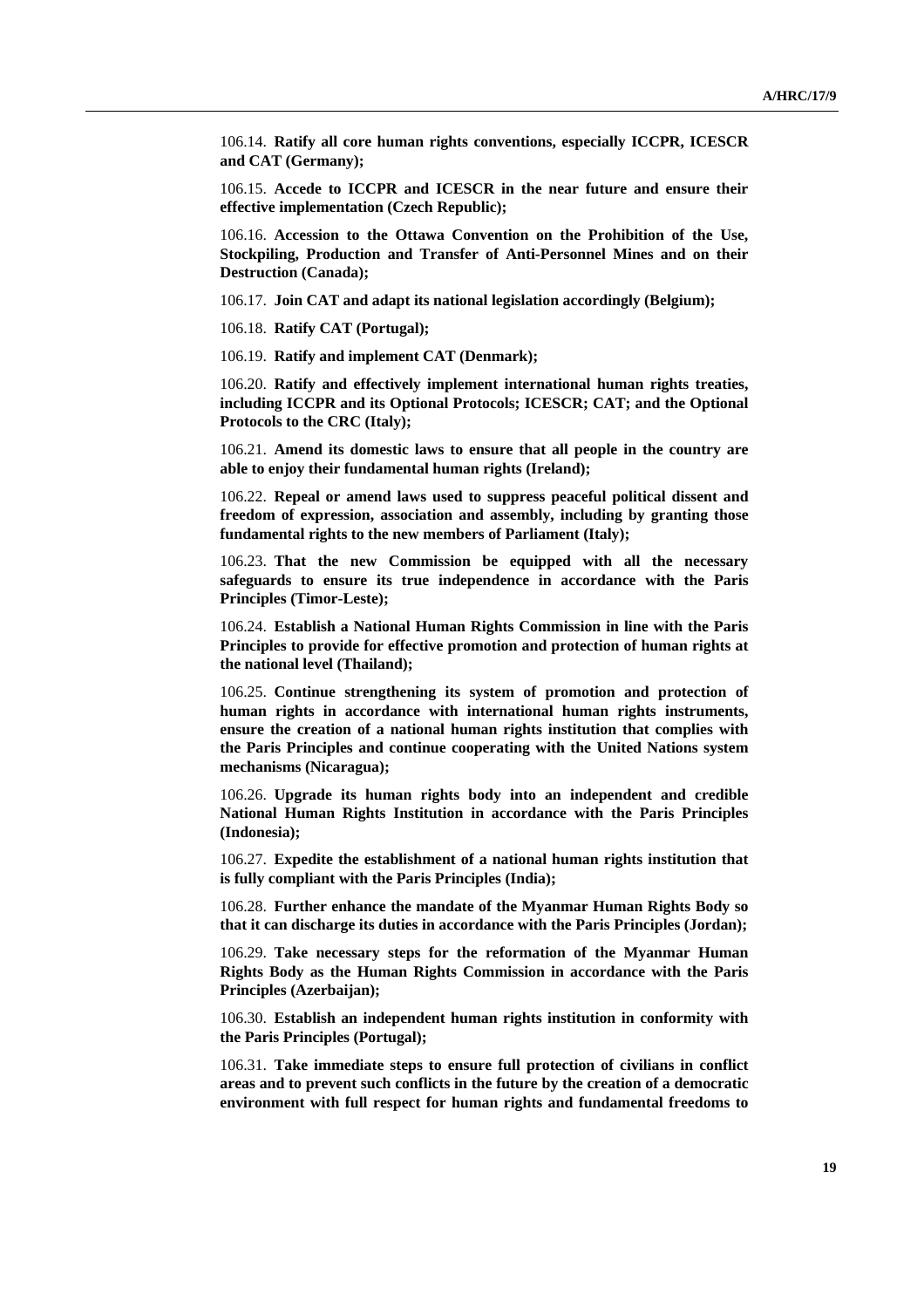**all members of society, including members of ethnic minorities (Czech Republic);** 

106.32. **Continue with its efforts to cooperate fully with the United Nations Special Rapporteur on the situation of human rights in Myanmar and with special procedures mandate-holders that have requested access to the country to observe the situation of human rights and implement their recommendations (Argentina);** 

106.33. **Cooperate with the United Nations Special Rapporteur on the situation of human rights in the country by providing unimpeded access to visit and report on the human rights situation throughout the country (Canada);** 

106.34. **Increase cooperation with OHCHR and the special procedures of the Human Rights Council (Greece);** 

106.35. **Incorporate the rights enshrined in the United Nations Declaration on the Rights of Indigenous Peoples into domestic law and ratify ICERD (Denmark);** 

106.36. **Abolish the death penalty as soon as possible (Belgium);** 

106.37. **Abolish capital punishment in national legislation (Italy);** 

106.38. **Allegations of excessive use of force and torture should be subject to effective and independent investigation in a timely manner in order to bring to justice those responsible for those acts (Switzerland);** 

106.39. **Guarantee without delay to all detainees appropriate detention conditions and access to medical care and engage in substantive dialogue with ICRC on these issues (Switzerland);** 

106.40. **Cooperate fully with ILO to end forced and child labour including in the military, in particular through implementation of a Joint Action Plan and awareness-raising activities (United Kingdom);** 

106.41. **Put an end to recruitment and use of child soldiers, especially on border areas, not consider them as deserters, and consider ratifying the Optional Protocol to CRC on the involvement of children in armed conflict (Uruguay);** 

106.42. **Prioritize its work with the International Labour Organization on a Joint Action Plan on child soldiers to progress the implementation of Security Council resolution 1612 (2005) (New Zealand);** 

106.43. **Cooperate with the United Nations to end the recruitment of child soldiers, and facilitate effective monitoring in addition to reporting violations against children in armed conflict by the United Nations country team (Hungary);** 

106.44. **Exert more efforts to promote and protect the rights of Muslim minorities (Jordan);** 

106.45. **The abolition of the Press Scrutiny Board and the Broadcasting Censorship Board and take concrete steps to ensure that the press and broadcasting media can operate freely (Norway);** 

106.46. **Intensify cooperation particularly at the regional and bilateral level with neighbouring States in the effort to find a lasting solution to the issue of the Myanmar refugees (Malaysia);**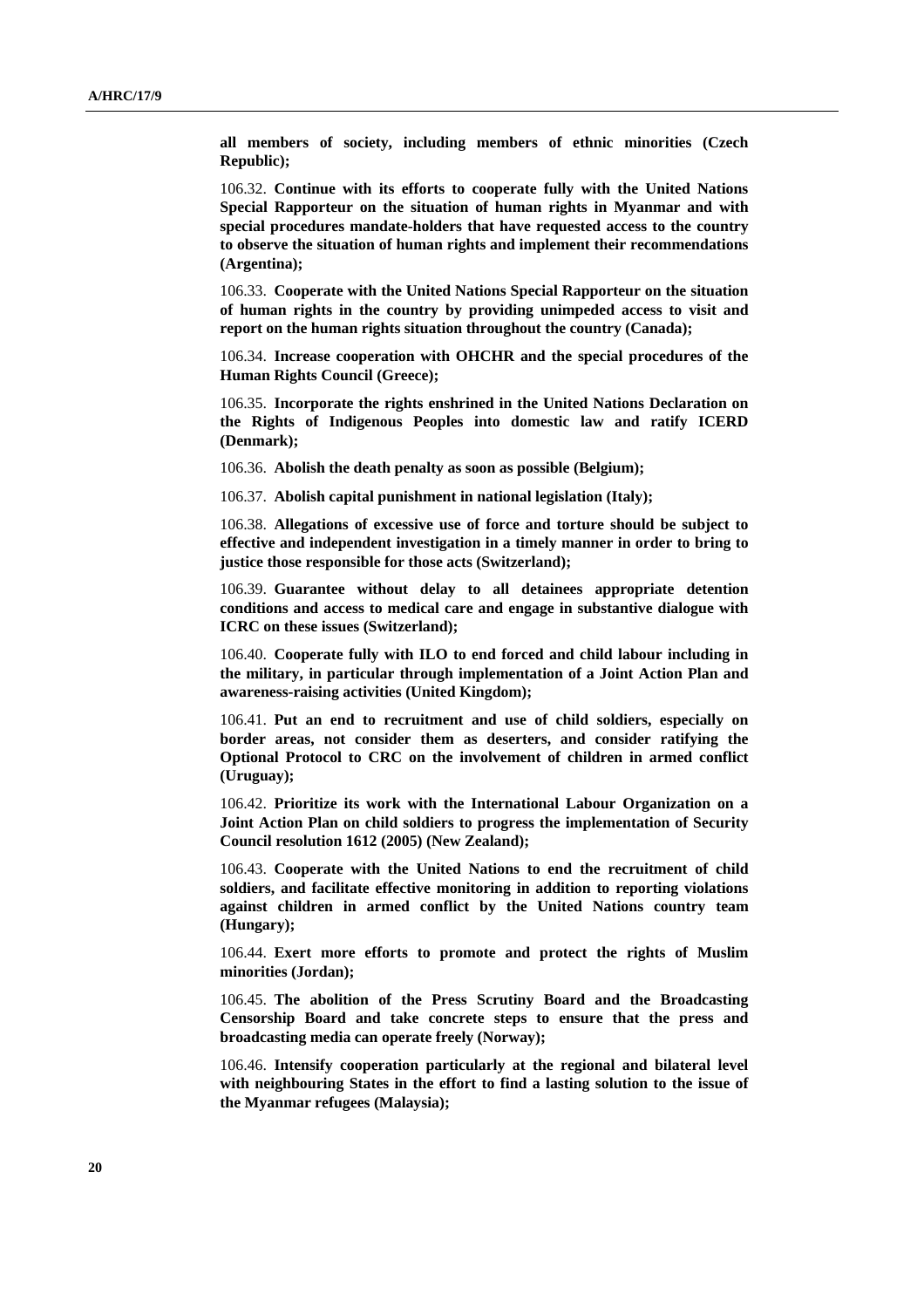107. **The recommendations below do not enjoy the support of Myanmar:**

107.1. **Take immediate steps to end continuing violations of international human rights law (United States of America);** 

107.2. **Amend the Constitution accordingly and in compliance with international human rights treaties and humanitarian laws (Denmark);** 

107.3. **Modify the Citizenship Law of 1982 to ensure all minorities equal rights as citizens and remove all restrictions imposed on the Muslim minority in Rakhine State (Switzerland);** 

107.4. **Begin a transparent and inclusive dialogue with all national stakeholders, including opposition parties and civil society, aimed at reviewing and reforming all relevant national legislation to ensure that it is consistent with international human rights law (Maldives);** 

107.5. **Repeal laws that are not in compliance with international human rights law and review its legal system to ensure compliance with the rights to due process and a fair trial and respect for the rule of law (New Zealand);** 

107.6. **Repeal Article 445 of the 2008 Constitution, which effectively grants total immunity to State and military personnel to act with impunity, even for criminal offences (New Zealand);** 

107.7. **Pursue dialogue and cooperation among all stakeholders, including with a view to ensuring that the Constitution provisions are in line with international standards related to democracy and human rights (Norway);** 

107.8. **Promptly bring its domestic legislation and Constitution in line with international standards and remove restrictions on fundamental freedoms, including freedom of expression, freedom of peaceful assembly and association, freedom of the press and religious freedom (Canada);** 

107.9. **Review domestic legislation that criminalizes peaceful political dissent and review arrest warrants issued on the basis of such legislation (Brazil);** 

107.10. **Adapt the Citizenship Act of 1982 in order to put an end to the statelessness of the Rohingya population (Belgium);** 

107.11. **Establish a national consultative body to provide a platform for all national stakeholders to be consulted on and involved in the implementation of the democratic reform process (Maldives);** 

107.12. **With regard to children, take necessary measures to improve the birth registry system, following the recommendation of the CRC in not identifying any ethnic or religious group in official documents which could allow discriminatory treatment; to avoid statelessness; to ban corporal punishment in families and schools and other institutions, by organizing educational campaigns; and start reforms in the juvenile justice system, following the Convention and the international standards by increasing the age of criminal responsibility (Uruguay);** 

107.13. **Renew the agreement with ICRC to allow visits to places of detention (Maldives);** 

107.14. **Renewed cooperation with ICRC, including allowing it access to all places of detention (Norway);** 

107.15. **Cooperate with the international human rights mechanisms and humanitarian agencies, specifically by issuing a standing invitation to the**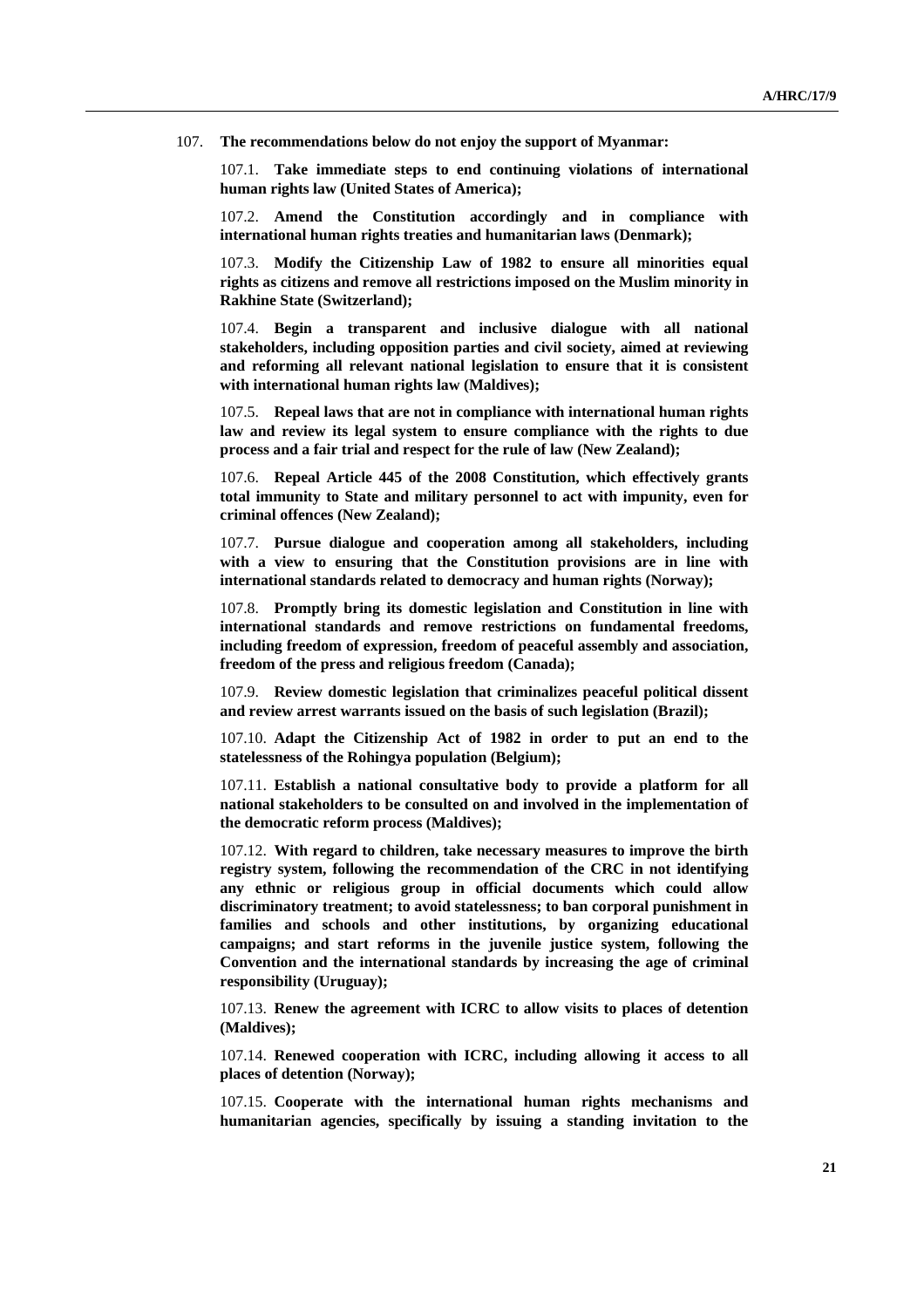**special procedures of the Human Rights Council and allowing full and unhindered access to all persons in need of humanitarian assistance (Republic of Korea);** 

107.16. **Allow unimpeded access to all regions to ICRC, the Special Rapporteur on the situation of human rights in Myanmar, other United Nations envoys and humanitarian organizations (New Zealand);** 

107.17. **Extend a standing invitation to all human rights special procedures (Maldives);** 

107.18. **Issue a favourable response to the request for visits to Myanmar of the representatives of the Secretary-General and Special Rapporteurs, in particular, on the human rights of displaced persons, the right to food (since 2003), freedom of religion and belief (since 2007), extrajudicial, summary or arbitrary executions (since 2007), and on the independence of judges and lawyers (Ukraine);** 

107.19. **Invite the Special Rapporteurs on the independence of judges and lawyers, on the promotion and protection of the right to freedom of opinion and expression, and on torture and other cruel, inhuman or degrading treatment or punishment to visit the country (Maldives);** 

107.20. **Invite the new Special Rapporteur on the rights to freedom of peaceful assembly and of association to visit the country (Maldives);** 

107.21. **Issue a standing invitation to the special procedures mandate holders (Greece);** 

107.22. **Accept the visits of the Country Rapporteur and thematic Rapporteurs on the independence of judges and lawyers and on freedom of religion as well as the Representative of the Secretary-General on internally displaced persons (Uruguay);** 

107.23. **Improve its cooperation with the United Nations Special Rapporteur on the situation of human rights in Myanmar and guarantee the mandate holder regular and unrestrained access to the country (Portugal);** 

107.24. **Take appropriate measures to end de facto and de jure discrimination against all minority groups (Pakistan);** 

107.25. **Take immediate steps to end violence and discrimination against ethnic minorities (Austria);** 

107.26. **Put an end to racial discrimination against the Rohingya and join ICERD (Belgium)** 

107.27. **Abandon the policy and practice of discrimination, forced assimilation and persecution against ethnic and religious minorities (Italy);** 

107.28. **Immediately take all necessary measures to end the situation whereby ethnic minorities continue to be persecuted and are the object of serious discrimination, and not impede the access to humanitarian aid in the regions where these ethnic minorities live (France);** 

107.29. **Immediately halt all violations of international human rights and humanitarian law by the security forces (Sweden);** 

107.30. **Investigate and punish all cases of intimidation, harassment, persecution, torture and forced disappearances, especially against political**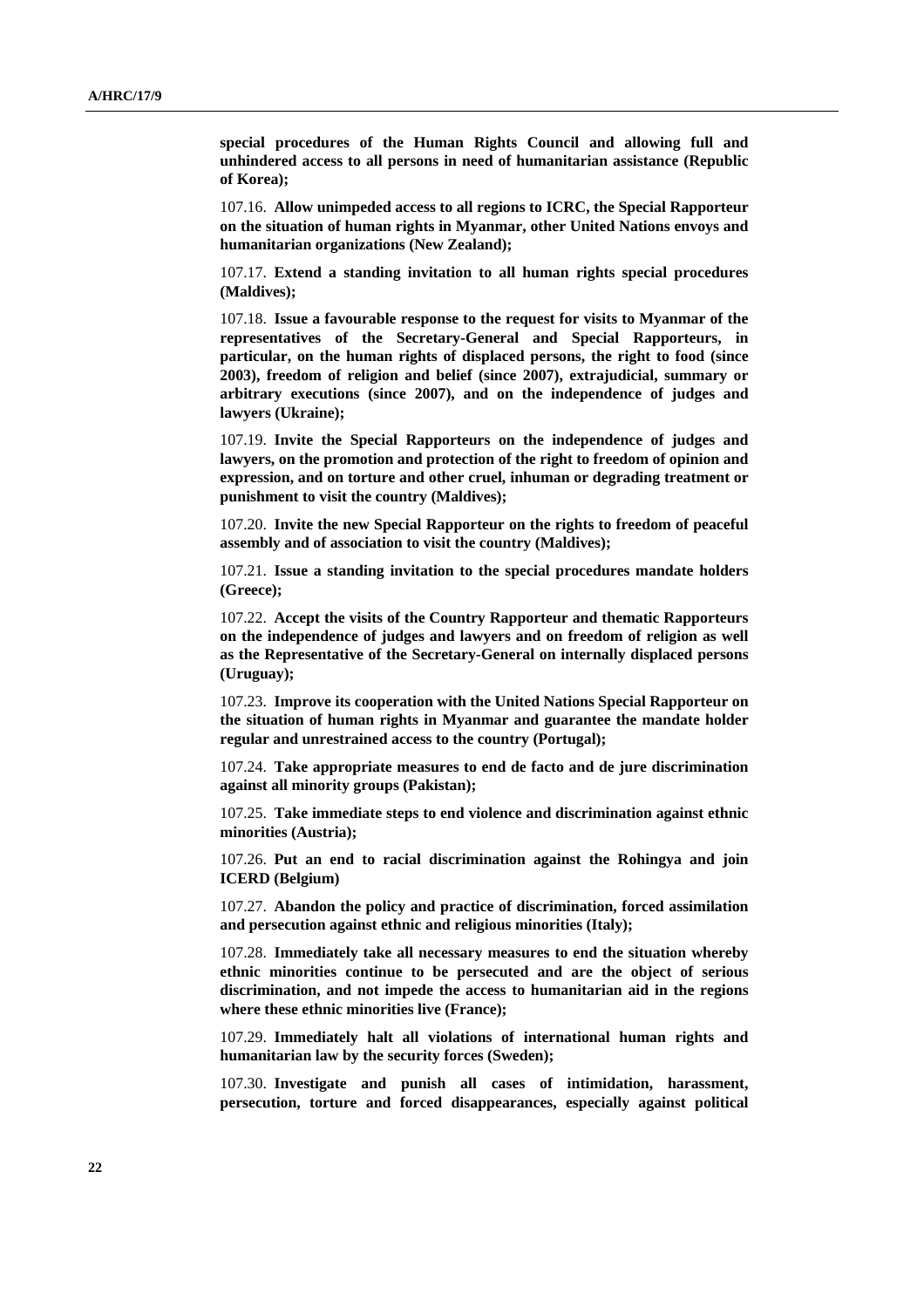**dissidents, journalists, ethnic and religious minorities and human rights defenders (Uruguay)** 

107.31. **Take steps to effectively end the practice of torture by the security forces and in places of detention and vigorously prosecute the perpetrators of such acts (Austria);** 

107.32. **Independent human rights monitors be allowed unrestricted access to all detention facilities and that such facilities are appropriately funded and comply with international standards of care and treatment of prisoners (Ireland);** 

107.33. **Allow ICRC unimpeded access to the 2,200 political prisoners (Greece);** 

107.34. **Allow visits of ICRC to address issues regarding humanitarian assistance, internally displaced persons and persons deprived of their freedom (Uruguay);** 

107.35. **Allow ICRC full and unrestricted access to places of detention (Portugal);** 

107.36. **Review the legislation and practices in accordance with ILO Convention 29 on forced labour, and extend the ILO mandate to the overall territory of Myanmar (Uruguay);** 

107.37. **Thorough reform of the judiciary to ensure compliance with due process and fair trial standards, including independence and impartiality (Canada)** 

107.38. **Initiate a review and reform of the judiciary to assure its independence and impartiality, and that specific measures are taken to ensure that military and police personnel respect international human rights and humanitarian law (Ireland);** 

107.39. **Ensure that all acts violating international human rights and humanitarian law are subject to prompt, independent and impartial investigation, and that suspected perpetrators, including those suspected of ordering these acts, regardless of rank, are brought to justice in proceedings which meet international standards of fairness, and without the imposition of the death penalty (Sweden);** 

107.40. **Repeal or amend all domestic legislation which is in breach of international human rights law (Sweden);** 

107.41. **Immediately and unconditionally release all political prisoners and ensure that all trial proceedings conform to international fair trial standards, including the right to a fair and public trial by a competent, independent and impartial tribunal, access to legal counsel of one's choosing, the presumption of innocence, and the opportunity to appeal through a process of judicial review (Sweden);** 

107.42. **End impunity for human rights violations, taking forward the recommendations of the Special Rapporteur, by investigating, prosecuting and punishing those responsible with the assistance of the United Nations (United Kingdom);** 

107.43. **Allow a full and independent investigation into all reports of human rights violations, including crimes against humanity and war crimes and hold accountable those found responsible for these crimes (Italy);**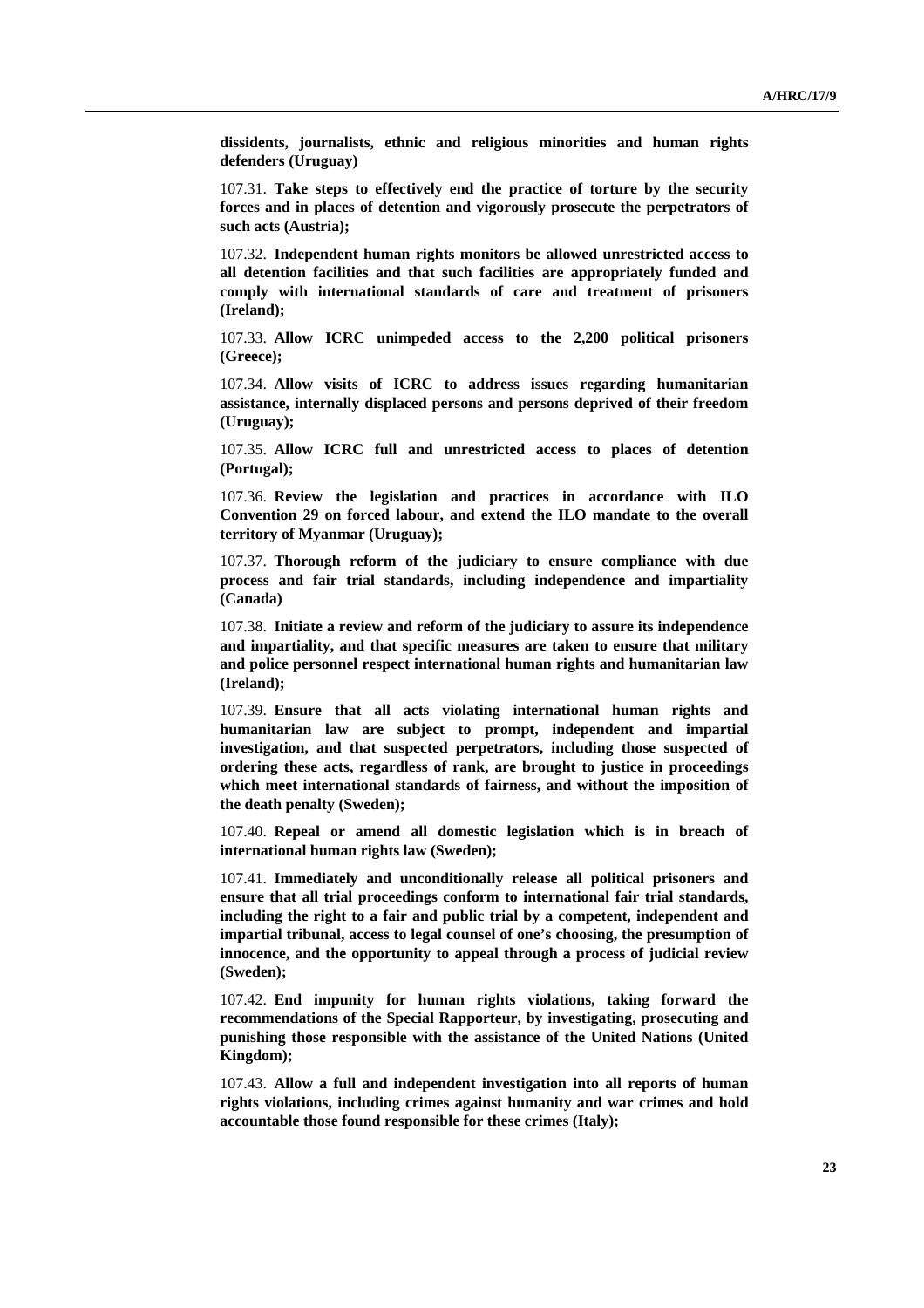107.44. **Urgently take all necessary measures to end impunity, if need be with the assistance of the United Nations (France);** 

107.45. **Continue its efforts to throw light on the violations of the right to life, personal integrity and freedom perpetrated under its jurisdiction, in accordance with what has been requested in successive United Nations General Assembly resolutions (Argentina);** 

107.46. **Promptly investigate all allegations that military personnel and other officials have committed serious crimes and violations of human rights including extrajudicial killings, recruitment of child soldiers, torture, sexual violence and forced labour (Canada);** 

107.47. **Withdraw the restrictions placed upon the freedoms of opinion, expression and information and immediately release the estimated 2,100 political prisoners and prisoners of conscience (France);** 

107.48. **Urgently release all remaining political prisoners (Germany);** 

107.49. **Immediately and unconditionally release all political prisoners and allow ICRC unrestricted access to the remaining prisoners (United States of America);** 

107.50. **Adopt the necessary measures to ensure the release of the people deprived of their liberty for motives of conscience (Argentina);** 

107.51. **Release immediately all persons who are detained solely on the basis of their peaceful political activity, ethnicity or religion (Canada);** 

107.52. **Free without delay all persons detained for political reasons (Belgium);** 

107.53. **Release immediately and unconditionally all those imprisoned for peacefully exercising their rights to freedom of expression, association and assembly (UK);** 

107.54. **Immediately release all political prisoners (Austria);** 

107.55. **Immediately and unconditionally release the estimated 2,200 political prisoners (Greece);** 

107.56. **The immediate and unconditional release of all human rights defenders, democracy activists and other political prisoners (Norway);** 

107.57. **Release immediately and unconditionally all persons currently detained for their peaceful political activities, and guarantee them unrestricted freedom of movement and expression and freedom to participate in political activities (Switzerland);** 

107.58. **Respond positively to the calls of the international community for the release of prisoners of conscience and engage in a meaningful and inclusive dialogue with all political parties and ethnic groups and other relevant stakeholders towards democratization and national reconciliation (Republic of Korea);** 

107.59. **Respond to the constant calls of the international community for the immediate and unconditional release of all prisoners of conscience, currently estimated at more than 2,100, and a full restoration of their political rights (Czech Republic);** 

107.60. **Erase the criminal records of all political prisoners and unconditionally release them under a genuine amnesty (Italy);**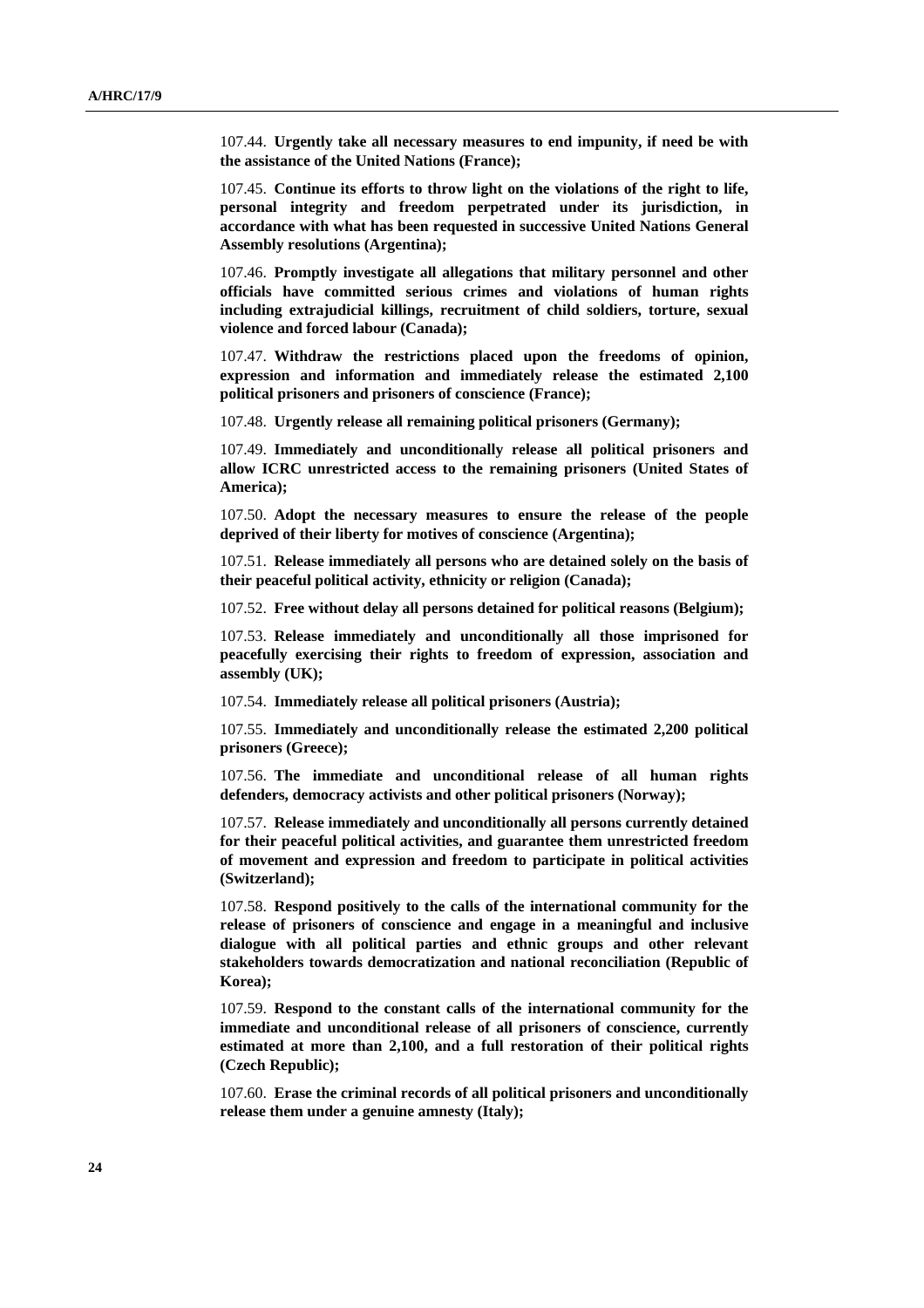107.61. **Recognize the pre-election registration status of the National League for Democracy (NLD) and to begin a dialogue of national reconciliation with the NLD and other ethnic and democratic actors in the country (United States of America);** 

107.62. **Remove all restrictions of freedom of association and assembly, including by refraining from penalizing peaceful political opposition activities, remove restrictions on independent media, including international journalists, and end harassment, religious discrimination, arbitrary arrest, torture, and imprisonment of peaceful political activities by ethnic minorities (Sweden);** 

107.63. **Allow full participation by all ethnic and democratic groups, including the National League for Democracy and Aung San Suu Kyi, in the political life of the country, allowing the start of a genuine process of national reconciliation (United Kingdom);** 

107.64. **Ensure the free participation of representatives of all political parties, including the National League of Democracy as well as other nonparliamentary political parties, representatives of ethnic groups and other relevant stakeholders across society in an inclusive political process (Czech Republic);** 

107.65. **Remove all restrictions on freedom of expression, association and assembly in law and in practice and that legal and legitimate political opposition parties and civil society be able to voice their political opinions (Norway);** 

107.66. **Take immediate steps to end the persecution of human rights defenders (Austria);** 

107.67. **Immediately end violence and discrimination against members of ethnic and religious minorities, grant full citizenship rights to Rohingyas and end sexual violence committed against ethnic minority women (United States of America);** 

107.68. **Allow access for international organizations to ethnic minority areas (Norway);** 

107.69. **Implement and enforce the right not to be arbitrarily displaced and the Guiding Principles on Internal Displacement (New Zealand);** 

107.70. **Seek technical assistance from the United Nations to reform the judiciary, to establish accessible judicial remedies as well as to alleviate poverty (Turkey);** 

108. **All conclusions and/or recommendations contained in the present report reflect the position of the submitting State(s) and/or the State under review. They should not be construed as endorsed by the Working Group as a whole.**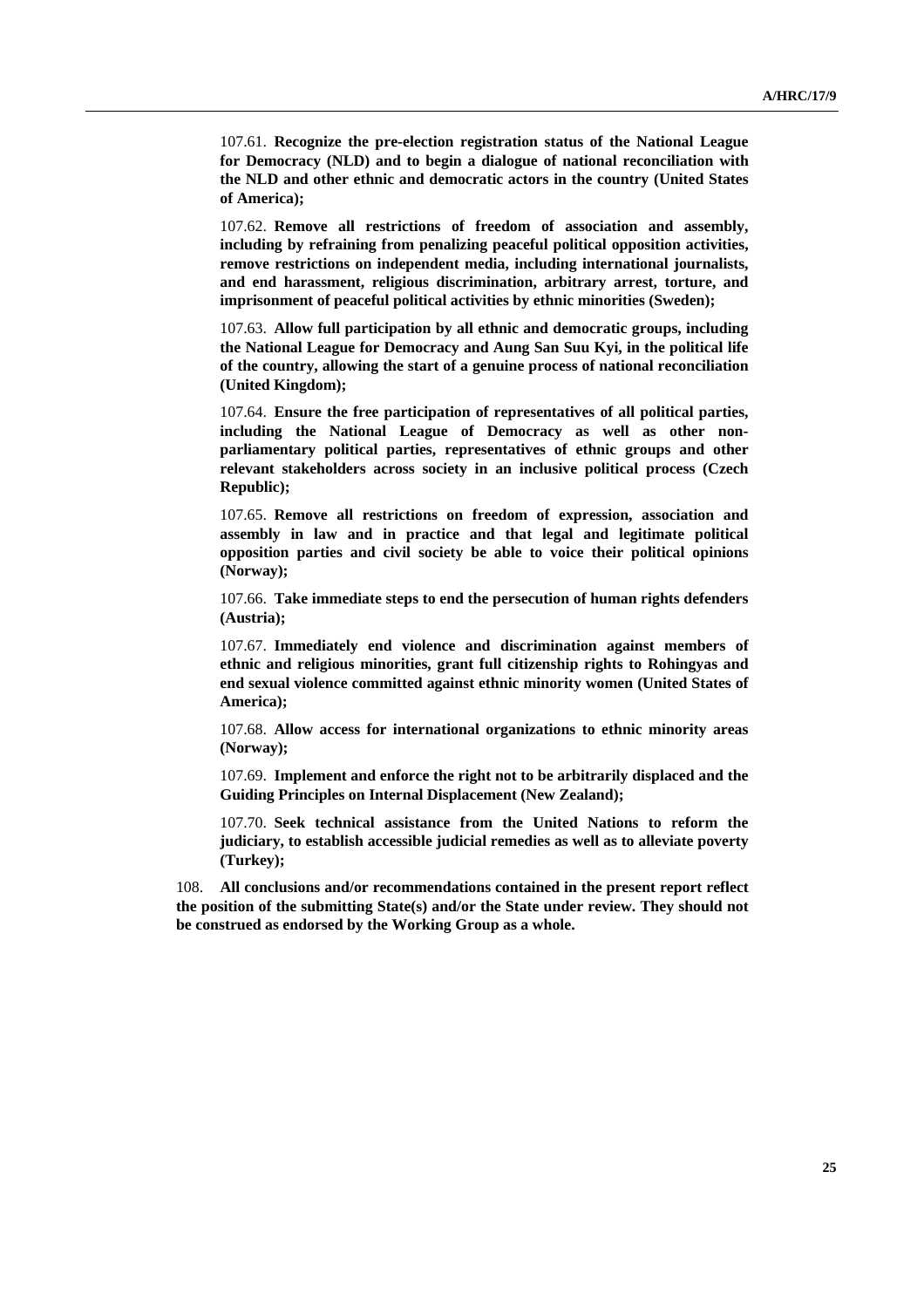## **Annex**

### **Composition of the delegation**

 The delegation of Myanmar was headed by H.E. Dr. Tun Shin, Deputy Attorney General, Office of the Attorney General and composed of the following members:

- H.E. Mr. Wunna Maung Lwin, Alternate Leader, Permanent Representative and Ambassador, Permanent Mission of the Union of Myanmar, Geneva
- Dr. Myint Kyi (Ms), member of the Union Election Commission
- Mr. Kyaw Myo Htut, Deputy Permanent Representative and Ambassador Permanent Mission of the Union of Myanmar, Geneva
- Mr. Ye Htut, Director General, Ministry of Information
- Mr. Kyaw Tint Swe, Ambassador (retired)
- Mr. Zaw Win, Director General Prisons Department, Ministry of Home Affairs
- Ms. Nandar Hmun, Director General, Ministry of Culture
- Mr. Bo Win, Director General, Ministry of Education
- Pol. Col. Sit Aye (Mr), Myanmar Police Force, Ministry of Home Affairs
- Mr. Nyunt Swe, Deputy Director General (retired), Ministry of Foreign Affairs
- Mr. Win Myint, Principle Officer, Ministry of Labour
- Mr. Myint Thein, Director, Supreme Court
- Dr. Nilar Tin (Ms.), Director, Ministry of Health
- Mr. Oo Kyaw Zan, Director, Ministry of Home Affairs
- Mr. Nyan Naing Win, Director, Office of the Attorney General
- Lt-Col. Thaung Naing (Mr.), Office of the Judge Advocate General, Ministry of Defence
- Mr. Htin Lynn, Minister Counsellor, Permanent Mission of the Union of Myanmar, Geneva
- Ms. Khin Saw Oo, Director, Ministry of Finance and Revenue
- Mr. Chan Aye, Counsellor, Permanent Mission of the Union of Myanmar, Geneva
- Mr. Thant Sin, Deputy Director, International Organisations and Economic Department, Ministry of Foreign Affairs
- Mr. Soe Myint Aung, Counsellor, Permanent Mission of the Union Myanmar, Geneva
- Ms. Khin Thida Aye, First Secretary, Permanent Mission of the Union Myanmar, Geneva
- Mr. Htoo Maung, First Secretary, Permanent Mission of the Union Myanmar, Geneva
- Ms. Su Lay Nyo, Second Secretary, Permanent Mission of the Union Myanmar, Geneva